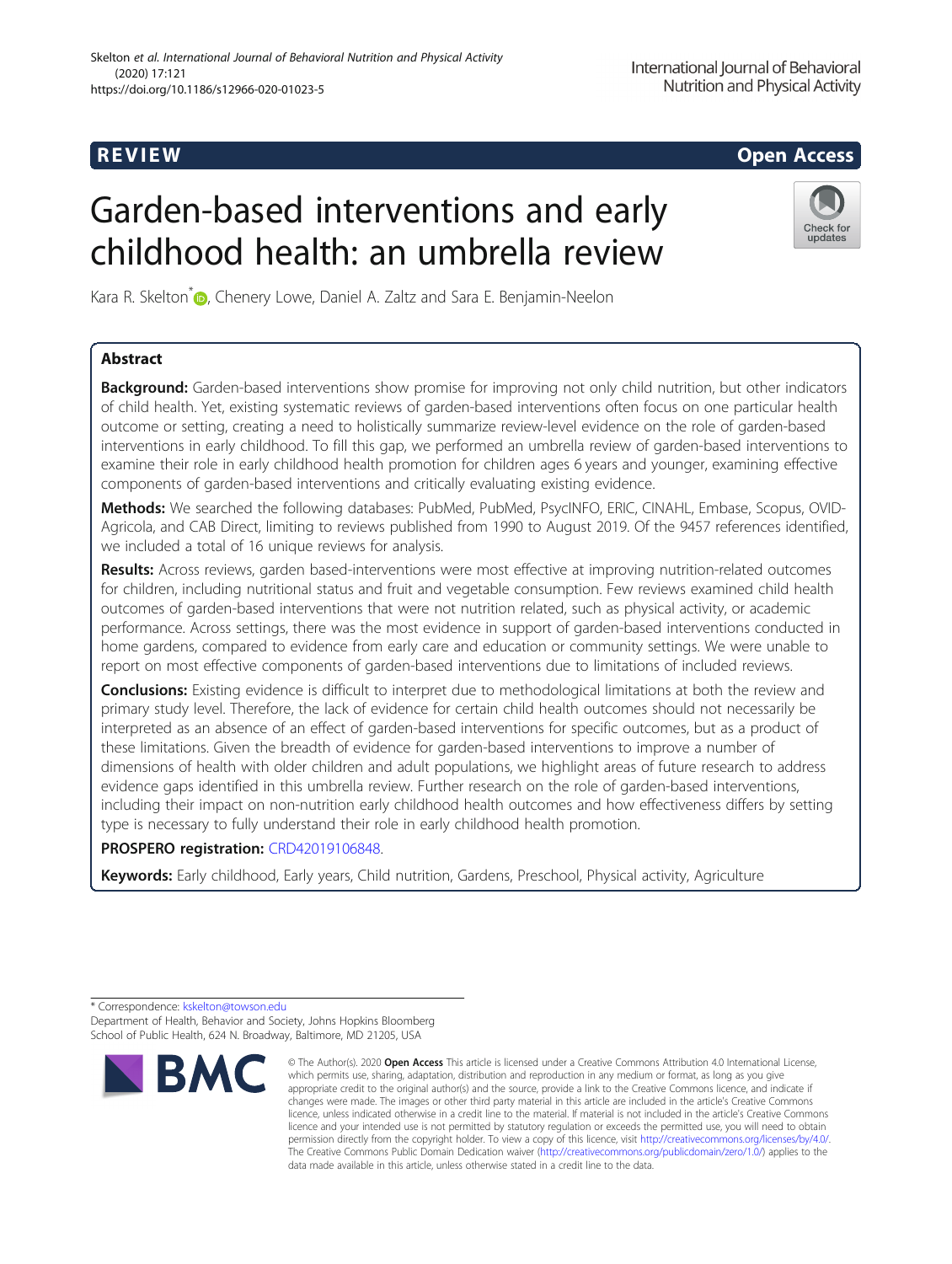#### Background

In recent years, evidence from on the linkage between early childhood behaviors, sustained quality of life, and adult heath has come from the fields of epigenetics, nutrition, physical activity, and neuropsychology [[1,](#page-16-0) [2](#page-16-0)]. This has led global and national organizations to prioritize interventions focusing on early childhood health [[3](#page-16-0)–[6](#page-16-0)]. Epigenetic research exploring the developmental origins of health has found that early childhood nutrition, in particular, is a vital determinant of adult health [\[1](#page-16-0)]. Early childhood environmental exposures, including nutrition, influence the gut microbiome and brain development, which are critical in the maintenance of a healthy immune response [\[1\]](#page-16-0) and proper physical and socioemotional development [\[7](#page-16-0)]. With both early childhood physical activity and nutrition influencing cardiometabolic health [[8\]](#page-16-0), establishing healthy habits in these behavioral areas in early life quintessential to longterm health promotion [[9\]](#page-16-0). Ultimately, the large number of habits developed during the first years of life and the impact early childhood health has on future health, makes it an ideal time for health promotion  $[9-11]$  $[9-11]$  $[9-11]$  $[9-11]$ .

Effective approaches for early childhood health include both macro-and micro-level interventions. On a macro-level, policies and environments can promote early childhood health. At a micro-level, innovative strategies, such as interventions that include multiple components such as experimental learning and education have shown positive health outcomes for young children. These types of interventions may prove key in health promotion during early childhood. Gardenbased interventions, which typically include hands-on learning with fruits and vegetables, nutrition education about food origins and systems, and production of fresh produce, have been associated with improved child health outcomes [[12](#page-16-0)–[18](#page-16-0)].

Garden-based interventions have demonstrated improvements in nutrition-related indicators, such as child nutritional status and food security, fruit and vegetable consumption, and weight status [[14](#page-16-0), [16](#page-16-0), [17](#page-16-0), [19](#page-16-0)–[22](#page-16-0)]. Additionally, garden-based interventions have been utilized as a form of therapy for specific disorders and diseases, including autism spectrum disorder [\[23](#page-16-0)] and childhood cancer [\[19](#page-16-0)]. There may be additional health benefits of garden-based interventions, such as socioemotional development or biological health measures. Indeed, improvements in biological measures for children, such as vitamin A status (serum retinol) and iron deficiency anemia have resulted from garden-based interventions [\[24](#page-16-0), [25](#page-16-0)]. These hands-on interventions may also increase outdoor physical activity [[26](#page-16-0)] and improve academic performance [[27\]](#page-16-0). For older youth and adults, gardens have improved mental health, and may help reduce anxiety, stress, and anger [[16](#page-16-0), [28](#page-16-0), [29](#page-16-0)].

To date, several reviews have examined the impact of garden-based interventions on children and reported positive effects for many child health outcomes [[15,](#page-16-0) [19](#page-16-0), [27,](#page-16-0) [30](#page-16-0)–[33](#page-16-0)]. However, the impact of garden-based interventions during early childhood is difficult to collate as few reviews have assessed multiple child health outcomes in the same article. Most existing reviews focused on a singular outcome, such as fruit and vegetable intake [[30\]](#page-16-0), academic performance [[27](#page-16-0)], or mental health [\[34](#page-16-0)]. Further, some reviews focused on a single type of gardening program (e.g., farm-to-preschool) [\[32](#page-16-0)], rather than exploring the multiple settings in which gardenbased interventions can occur. Additionally, most reviews do not singularly focus on early childhood; rather, early childhood outcomes are included as sub analyses of the review. Thus, there is a need to comprehensively collate the evidence regarding the impact of gardenbased interventions on a variety of early childhood outcomes. In effort to address this evidence gap, we conducted an umbrella review to summarize existing review level evidence of garden-based interventions on health outcomes for children ages 6 years and younger.

#### **Methods**

For this umbrella review, we aimed to 1) identify and synthesize existing review-level evidence on gardenbased interventions for children ages 6 and younger; 2) examine which components of garden-based interventions are most effective at improving child health outcomes; and 3) critically evaluate included reviews both narratively and quantitatively; and 4) identify potential gaps in the literature and highlight possible areas for improvement in the field of garden-based interventions, including but not limited to study design, measurement, and health outcomes. We used guidance from the Joanna Briggs Institute (JBI) Methodology for Umbrella Reviews [[35\]](#page-16-0) and the Cochrane Handbook's Methodology for conducting an overview of reviews [[36](#page-16-0)] to strategically create an a priori protocol for this umbrella review [\[37\]](#page-16-0). The published protocol for this review was developed in accordance with the Preferred Reporting Items for Systematic Reviews and Meta-Analyses Protocols (PRSIMA-P) 2015 Statement [\[38\]](#page-16-0) and registered with PROSPERO (International Prospective Register of Systematic Reviews, CRD42019106848). We used the systematic review management software Covidence [[39](#page-16-0)] to streamline the review process.

#### Search strategy

In January 2019, we searched PubMed, PsycINFO, ERIC, CINAHL, Embase, Scopus, OVID-Agricola, and CAB Direct, restricting to articles published after January 1990. We also searched review registries, including the Cochrane Register of Systematic Reviews, the JBI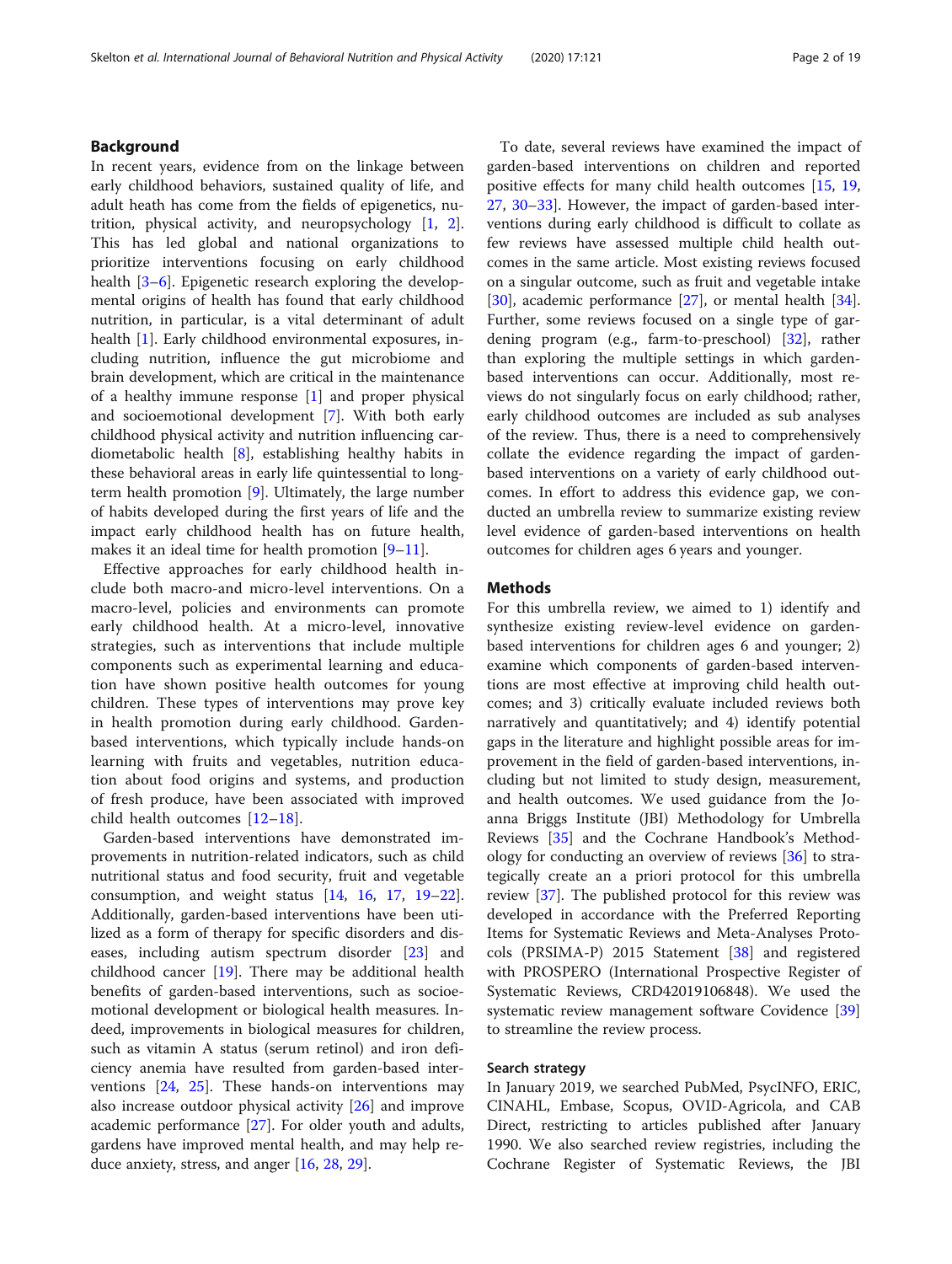Database of Systematic Reviews and Implementation Reports, and PROSPERO. We included the first 200 results of Google Scholar, when sorted by relevance. For included articles, we performed forward and backward citation searches to identify any relevant reviews. Prior to data analysis, we conducted an updated search for articles published between January and August 2019.

We crafted search terms using synonyms for gardening and young children used in prior reviews [\[15,](#page-16-0) [30](#page-16-0), [31](#page-16-0), [40](#page-16-0)], including additional terms created through collaboration with a medical librarian specializing in systematic reviews. For each database searched, we used database-specific controlled vocabulary and key terms. For databases without advanced search options (e.g., Google Scholar), we used a simpler search strategy that was comprised of a variation of gardening terms (e.g., "gardening", "review", and "children"). A pilot search informed the development of the final search strategy, which is located in Additional file [1.](#page-15-0)

#### Eligibility criteria

We delineated a priori inclusion and exclusion criteria utilizing the population, intervention, context, outcome, and study design (PICOS) [\[41\]](#page-16-0). We applied eligibility criteria at both the systematic review and primary study level. For a review to be eligible for inclusion, at least one primary study had to meet all inclusion criteria. For example, if a review appeared eligible for inclusion, but further examination revealed no primary studies that met inclusion, we excluded the review.

#### **Participants**

We included reviews that included children ages 6 years and younger. A review did not have to include only children 6 years and younger; we included reviews with at least one primary study with our population of interest. We did not employ any limitations regarding gender, socioeconomic status, or specific child health conditions.

#### Intervention

We included systematic reviews that focused on or included garden-based interventions. As garden-based interventions are inherently complex to define due to variation in type and setting, we included any intervention that engaged children in active learning about nutrition, food systems, agriculture, or environmental health through connections with outside fruit or vegetable gardens or farms, raised garden beds, greenhouses, container gardens, microfarms, or other alternative gardening methods [\[37](#page-16-0)]. We also included farm-to-preschool and farm-to-child care programs, which often link young children with fresh produce from local farms.

#### **Context**

We included garden-based interventions occurring in any country and setting, including homes, early care and education programs (e.g., preschool or child care), community centers or community gardens, afterschool programs, and summer camps. We included garden-based interventions that focused on gardening interventions only, as well as multi-component interventions that included gardening.

#### **Outcomes**

We included reviews with at least one of the following child-level health outcomes of interest: nutrition-related behaviors (e.g., consumption, attitudes, preferences, dietary quality), nutritional status, anthropometric measures (e.g., body mass index (BMI), body fat percentile, BMI zscore), physical activity, cognition-related outcomes (e.g., academic performance, developmental milestones), mental health (e.g., social behavior, stress, anxiety), screen time, and biological outcomes (e.g., hemoglobin, serum retinol, microbiome). We excluded reviews that did not report on at least one of the child health outcomes of interest for our population of interest. We considered adverse or unintended consequences when noted in reviews. Although we included reviews that reported on both child and parent-level health outcomes, we extracted only childlevel outcomes for our population of interest for analysis. We excluded reviews that included only parent-, school-, or community-related outcomes. We extracted health outcomes for our population of interest only. In instances that a review included multiple health outcomes of interest, but we could not disaggregate outcomes for our population of interest, we excluded that outcome.

#### Types of studies

We included peer-reviewed systematic reviews, with or without meta-analyses, published January 1990 through August 2019 [[41\]](#page-16-0). We used the following definition of systematic review, which aligns with the definition of a systematic review provided in the PRISMA-P 2015 statement: a review which (a) has an explicit set of aims; (b) employs a reproducible methodology, including a systematic search strategy and selection of studies; and (c) systematically presents and synthesis characteristics of included studies [\[42](#page-16-0)]. We excluded reviews that failed to meet this definition. We included systematic reviews of studies that had randomized, quasi-randomized, and non-randomized designs. We excluded reviews that included qualitative studies only.

#### Study screening and selection

We imported the associated Endnote X9 (Clarivate Analytics) library for each database search directly into Covidence. Citations were automatically de-duplicated as part of the import process. Two teams, each consisting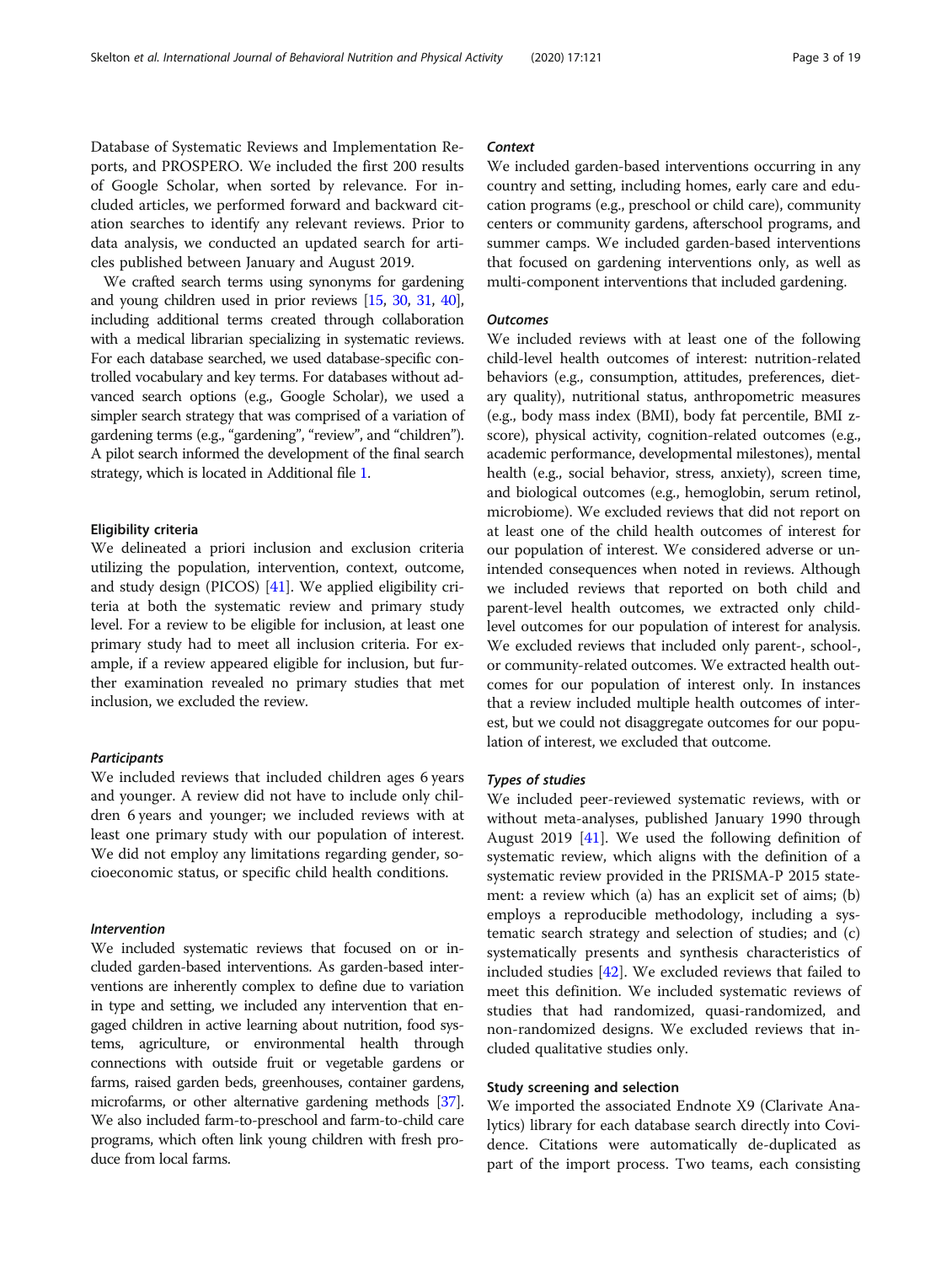of two reviewers, independently screened titles and abstracts. During this iterative screening process, Covidence automatically filtered citations into one of three lists, 'Irrelevant", "Resolve Conflicts", and "Full Text Review". We resolved disagreements between reviewers using consensus; no third reviewer was necessary. If a review team could not make an inclusion decision during the title and abstract screening phase, the article moved forward to full text review. After title and abstract screening, we gathered citations in their full-text, PDF form for full-text review. The same two teams of reviewers independently completed full-text screening, during which both reviewers had to agree on a final inclusion or exclusion decision.

#### Data extraction

Three reviewers across two teams independently extracted data from included articles directly into a customized data extraction form within Covidence. For each included article, we extracted the following: citation details, aims or objectives, review type, eligibility criteria (e.g., population, setting, intervention type, study design), search strategy and results (e.g., number of databases searched, date range, inclusion of gray literature, number of included studies), relevant child-level health outcomes, and funding source. We also extracted data at the primary study level for eligible studies, which included citation details, population, setting, intervention type and design, results, limitations, and conclusions to enable us to account for primary study overlap [[36\]](#page-16-0). We contacted corresponding authors for missing information and clarification, if needed.

#### Quality appraisal

Three reviewers split into two teams independently performed quality assessment of included reviews via the AMSTAR 2 (A Measurement Tool to Assess Systematic Reviews) questionnaire [[43](#page-16-0)]. The AMSTAR 2 is a 16 item validated quality assessment tool that allows for inclusion of both randomized and observational studies and as such, is not intended to be scored [[44\]](#page-17-0). Reviewers resolved any discrepancies through discussion and consensus on appraisal criteria.

#### **Results**

Out of 9452 titles and abstracts screened for inclusion, 20 reviews were eligible. However, 4 reviews were previous versions of a living systematic review [\[45](#page-17-0)–[48\]](#page-17-0) and therefore, not included in data extraction. Fig. 1

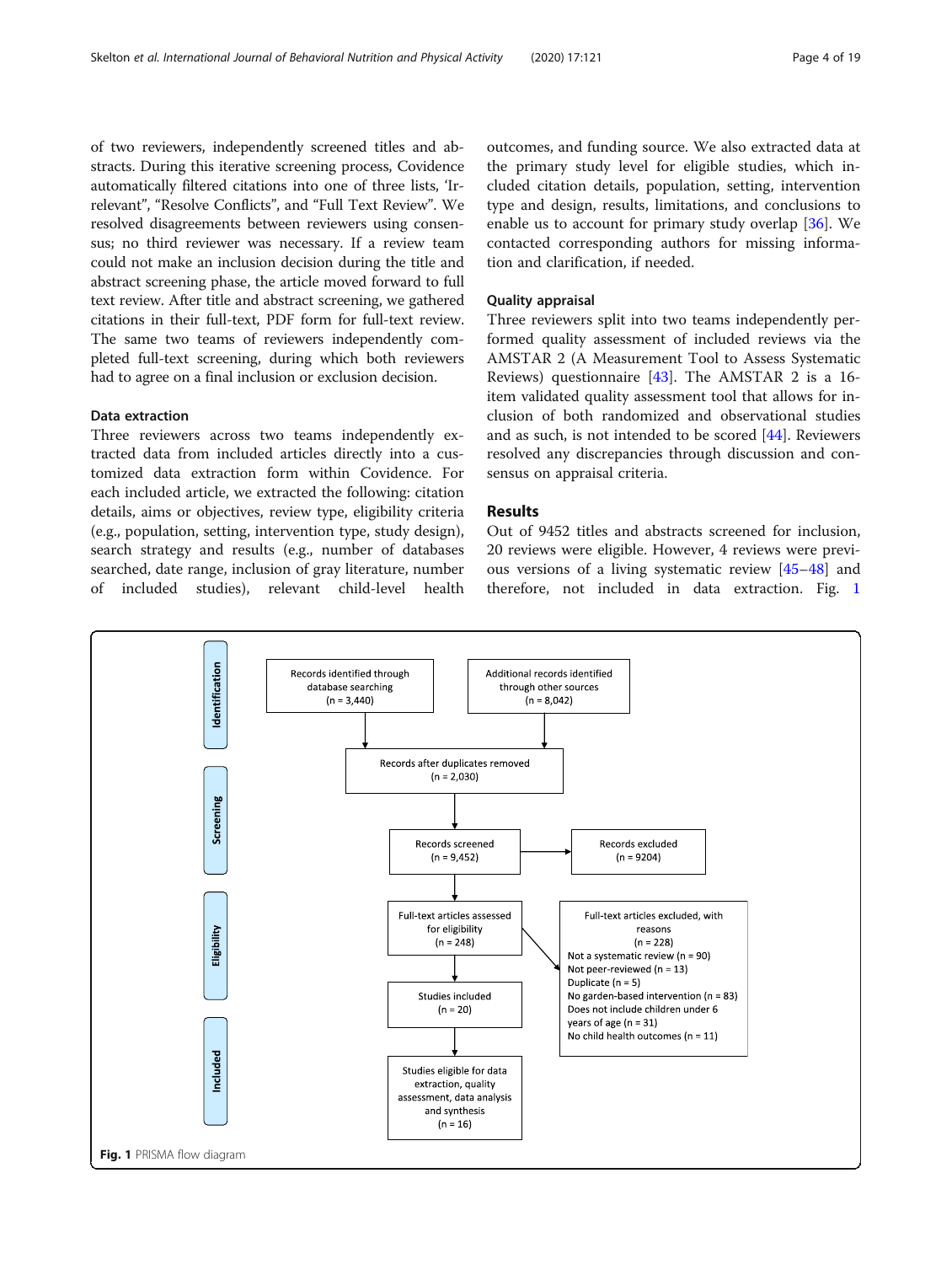describes results of the systematic search and study selection process, in accordance with PRISMA reporting guidelines [\[38\]](#page-16-0). See Additional file [2](#page-15-0) for the full list of excluded studies.

#### Description of included reviews

Table [1](#page-5-0) details characteristics of the 16 included Systematic reviews [\[27](#page-16-0), [30,](#page-16-0) [31,](#page-16-0) [48](#page-17-0)–[60](#page-17-0)], including aim, topic area, interventions and populations included, databases searched, and funding source. Included reviews were published in English between 2004 and 2019. Five reviews included gray literature as part of their search strategy [[31,](#page-16-0) [51,](#page-17-0) [52](#page-17-0), [57](#page-17-0), [59\]](#page-17-0). Five reviews focused on garden-based interventions and therefore, included only garden-based interventions [[27,](#page-16-0) [30](#page-16-0), [31](#page-16-0), [54](#page-17-0), [56](#page-17-0)]. Other reviews focused on improving nutrition status or healthy eating and included an array of agricultural, obesity prevention, nutrition education, and multi-component interventions. Similarly, some reviews examined one specific outcome (e.g., vegetable intake, physical activity) [[49,](#page-17-0) [50](#page-17-0)], whereas others examined a number of outcomes (e.g., obesogenic behaviors) [\[60\]](#page-17-0). Three reviews included interventions that assessed vegetable-related outcomes only (e.g., intake, preferences, purchasing, provision) [[49,](#page-17-0) [55](#page-17-0), [59\]](#page-17-0); an additional 3 reviews included only interventions that measured fruit or vegetable outcomes [[30,](#page-16-0) [48,](#page-17-0) [56\]](#page-17-0). Although only 5 reviews conducted formal meta-analysis [[48,](#page-17-0) [50,](#page-17-0) [56](#page-17-0)–[59](#page-17-0)], several reviews reported an inability to do so due to variation in study design and measures  $[27, 60]$  $[27, 60]$  $[27, 60]$ , heterogeneity  $[55]$  $[55]$ , and lack of sufficient data [\[58\]](#page-17-0).

The level of scientific evidence presented in reviews varied, with some reviews finding no significant association between garden-based interventions and health outcomes, and other reviews reporting only positive outcomes. Across reviews, multi-component and multi-setting interventions appeared to be most effective [[30](#page-16-0), [48,](#page-17-0) [59](#page-17-0), [60\]](#page-17-0). Of reviews that examined agricultural interventions, garden-based interventions [\[27,](#page-16-0) [30,](#page-16-0) [31](#page-16-0), [54,](#page-17-0) [56](#page-17-0)] seemed to be more effective in improving nutritionrelated indicators than other interventions, such as only nutrition education, agriculture technology, or livestock production.

Reviews included a total of 465 primary studies. The number of primary studies included in reviews that met our inclusion criteria ranged from 1 [[50\]](#page-17-0) to 6 [\[52](#page-17-0)] across reviews. Most reviews ( $n = 10$ ) assessed the quality of original studies via an array of tools, including the Effective Public Health Practice Project Quality Assessment Tool [\[30](#page-16-0), [31](#page-16-0), [55](#page-17-0), [59](#page-17-0)], Stetler's Level of Quantitative Evidence [[60\]](#page-17-0), an adapted version of Critical Appraisal Skills Programme for RCTs [\[53](#page-17-0)], and the Cochrane Risk of Bias tool [[48](#page-17-0)]. Two reviews developed their own rating system to appraise quality [[51](#page-17-0), [57](#page-17-0)] and one adapted

the Cochrane Risk of Bias tool [[58\]](#page-17-0). The remaining 6 reviews did not perform any quality assessment of original studies [\[27,](#page-16-0) [49,](#page-17-0) [50,](#page-17-0) [52,](#page-17-0) [54](#page-17-0), [56](#page-17-0)].

#### Quality of included reviews

Hodder et al. 2019 was the highest quality review, fulfilling 15 out of 16 of the AMSTAR 2 elements [\[48\]](#page-17-0). In contrast, Beets et al. fulfilled only one and partially ful-filled two AMSTAR 2 appraisal elements [\[50](#page-17-0)]. Most reviews included the PICO elements in their inclusion criteria, either explicitly or implicitly, whereas only 3 reviews explicitly stated they developed an a priori protocol  $\begin{bmatrix} 31, 48, 59 \end{bmatrix}$  $\begin{bmatrix} 31, 48, 59 \end{bmatrix}$  $\begin{bmatrix} 31, 48, 59 \end{bmatrix}$  $\begin{bmatrix} 31, 48, 59 \end{bmatrix}$  $\begin{bmatrix} 31, 48, 59 \end{bmatrix}$ . A small number of reviews  $(n = 5)$ investigated publication bias and discussed its impact on review results [\[31,](#page-16-0) [48,](#page-17-0) [56,](#page-17-0) [59\]](#page-17-0). Of included reviews, Hodder et al. 2019 was the only review that reported on funding of included studies [[48\]](#page-17-0); the remaining reviews did not report on funding for primary studies. Table [2](#page-7-0) provides comprehensive results of the AMSTAR 2 quality appraisal.

#### **Overlap**

We used a validated measure, the corrected covered area (CCA), to calculate the extent of overlap at the primary study level across included reviews [[61\]](#page-17-0). We calculated the CCA by dividing the frequency of repeated occurrences of primary studies across reviews by the product of index publications and reviews, reduced by the total number of primary studies. The CCA was estimated to be 4.7, representing only slight overlap amongst included reviews [\[61](#page-17-0)]. The citation matrix used for calculating overlap is available in Additional file [3.](#page-15-0) Namenek Brouwer et al. was the article included in the most number of reviews  $(n = 7)$  [\[14\]](#page-16-0).

#### Garden-based interventions

Table [3](#page-8-0) describes characteristics of garden-based interventions, including setting, country, relevant findings, and conclusions. Across included reviews, 24 unique primary garden-based intervention studies met inclusion criteria [\[14](#page-16-0), [24,](#page-16-0) [25,](#page-16-0) [62](#page-17-0)–[82](#page-17-0)] and were published between 1991 [\[70\]](#page-17-0) and 2017 [[25\]](#page-16-0). Most garden-based interventions ( $n = 15$ ) were implemented in the home [\[24,](#page-16-0) [25](#page-16-0), [64,](#page-17-0) [67](#page-17-0)–[71](#page-17-0), [73](#page-17-0)–[77,](#page-17-0) [82\]](#page-17-0) and 8 were conducted in school, afterschool, or early care and education settings [\[14,](#page-16-0) [63](#page-17-0), [65,](#page-17-0) [66](#page-17-0), [78](#page-17-0)–[81\]](#page-17-0). Only one community garden-based intervention included our age group of interest  $[62]$  $[62]$ .

#### Effective components of garden-based interventions

Reviews discussed a number of components of gardenbased interventions, including hands-on gardening, utilization of produce from garden (e.g., consumption, taste-testing, sale), staff training, nutrition education and cooking components. Amongst reviews, there was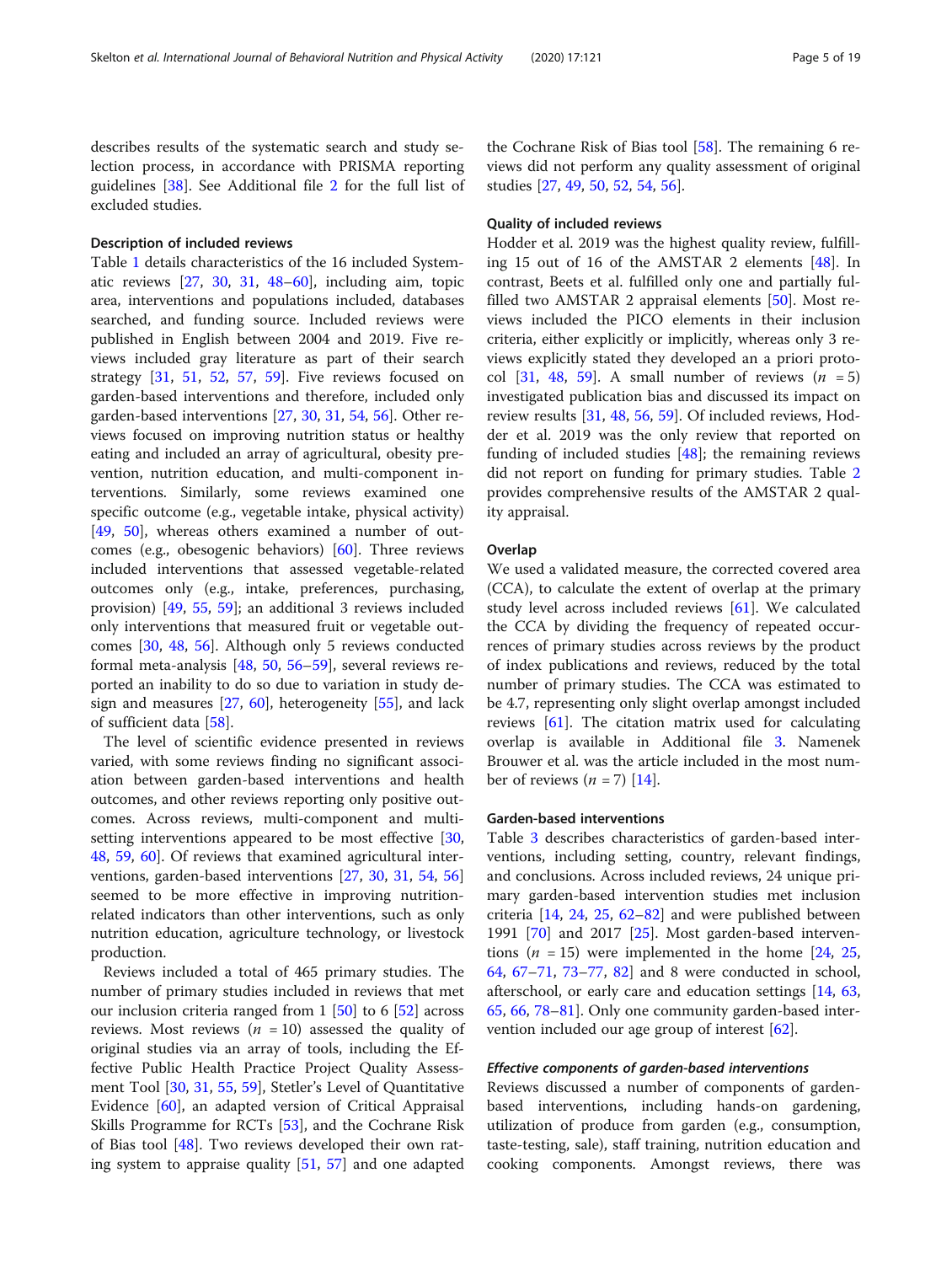<span id="page-5-0"></span>

|                        | Table 1 Characteristics of included systematic reviews                                                                                                                                        |                                                        |                                                       |                                                          |                                                                                                                                                |                                                                                    |
|------------------------|-----------------------------------------------------------------------------------------------------------------------------------------------------------------------------------------------|--------------------------------------------------------|-------------------------------------------------------|----------------------------------------------------------|------------------------------------------------------------------------------------------------------------------------------------------------|------------------------------------------------------------------------------------|
| Study                  | i<br><a< th=""><th><b>Topic Area</b></th><th>Intervention</th><th>Population</th><th>Databases Searched</th><th>Funding Source</th></a<>                                                      | <b>Topic Area</b>                                      | Intervention                                          | Population                                               | Databases Searched                                                                                                                             | Funding Source                                                                     |
| Appleton et al. [49]   | aiming to increase vegetable<br>To systematically review the<br>published interventions<br>literature to identify all<br>consumption                                                          | Vegetable intake                                       | $\overline{A}$                                        | Any                                                      | PubMed, PsycINFO, Medline<br>& gray literature; up to Apr.<br>28, 2015                                                                         | Research and Innovation<br>European Union's<br>7th Framework                       |
| Beets et al. [50]      | review of published research<br>programs targeting youth<br>To provide a systematic<br>examining after-school<br>physical activity                                                            | Afterschool programs<br>physical activity<br>pue       | RCT or quasi-experimental                             | Children <18y                                            | EBSCOhost; 1980 to Feb. 2008<br>PubMed, ScienceDirect &                                                                                        | Not reported                                                                       |
| Berezowitz et al. [27] | nclude measures of academic<br>To collate findings on school<br>performance and fruit and<br>garden interventions that<br>vegetable consumption                                               | academic performance<br>School gardens and             | lasting at least one month<br>Any garden intervention | K-12th graders in<br>western cultures                    | of Science, PubMed, Education<br>CABI, Web of Knowledge, Web<br>Full Text, ERIC, and PsycINFO,<br>up to May 2013                               | Community Transformation<br>Control & Prevention's<br>Centers for Disease<br>Grant |
| Berti et al. [51]      | effectiveness of agriculture<br>interventions in improving<br>household nutrition status<br>To critically review the<br>literature concerning                                                 | Agriculture interventions<br>nutrition<br>pue          | Any agriculture<br>intervention                       | No restrictions                                          | Biosis Previews, PASCAL, AGRIS,<br>and gray literature, 1985 to<br>Medline, Current Contents,<br>Nov. 2001                                     | Canadian International<br>Development Agency                                       |
| Bhutta et al. [52]     | death and disability outcomes<br>undernutrition on childhood<br>To estimate the effects of                                                                                                    | Dietary diversification via<br>agricultural production | Any agricultural<br>intervention                      | developing countries<br>households in<br>Children and    | literature; 1995 to Nov. 2001<br>PubMed, Current Contents,<br>Helen Keller International,<br>Medline, Biosis Previews,<br>AGRIS, PASCAL & gray | Centre for Diarrheal Disease<br>World Bank; International<br>Research, Bangladesh  |
| Bird et al. [53]       | To identify and evaluate the<br>interventions on nutritional<br>interventions that assessed<br>strength of evidence from<br>the impact of agricultural<br>outcomes                            | Nutrition-sensitive<br>agriculture                     | Quasi-experimental, RCT                               | Afghanistan, Nepal,<br>or Bangladesh<br>Pakistan, India, | AGRIS, and gray literature;<br>Web of Science, Scopus,<br>PubMed, CAB Abstracts,<br>Jan. 2012 to Nov. 2017                                     | Leveraging Agriculture for<br>Nutrition in South Asia<br>Research Consortium       |
| Davis et al. [54]      | components employed by<br>based programs targeting<br>dietary intake and related<br>To review school garden-<br>behaviors in children; to<br>garden-based programs<br>identify strategies and | School gardens and<br>health outcomes                  | Any pre/post school<br>garden intervention            | Children of school<br>age                                | Medline and Embase, and<br>gray literature                                                                                                     | No funding                                                                         |
| Hendrie et al. [55]    | change techniques associated<br>characteristics and behavior<br>with increasing children's<br>vegetable consumption<br>To identify intervention                                               | etable intake<br>Vegr                                  | evaluating effectiveness<br>Any intervention          | Children 2-12y                                           | abstracts; 2004 to June 2014<br>PubMed, PsycINFO and CAB                                                                                       | Australia Limited, CSIRO<br>Horticulture Innovation                                |
| Hodder et al. [48]     | To assess the effectiveness,<br>cost effectiveness and<br>adverse events of                                                                                                                   | Fruit and vegetable<br>consumption                     | RCTs, cluster-RCTs, and<br>cross-over trials          | Children <5y                                             | CENTRAL, MEDLINE, Embase,<br>CINAHL, PsycINFO, ProQuest,<br>WHO Clinical Trials Registry,                                                      | Not reported                                                                       |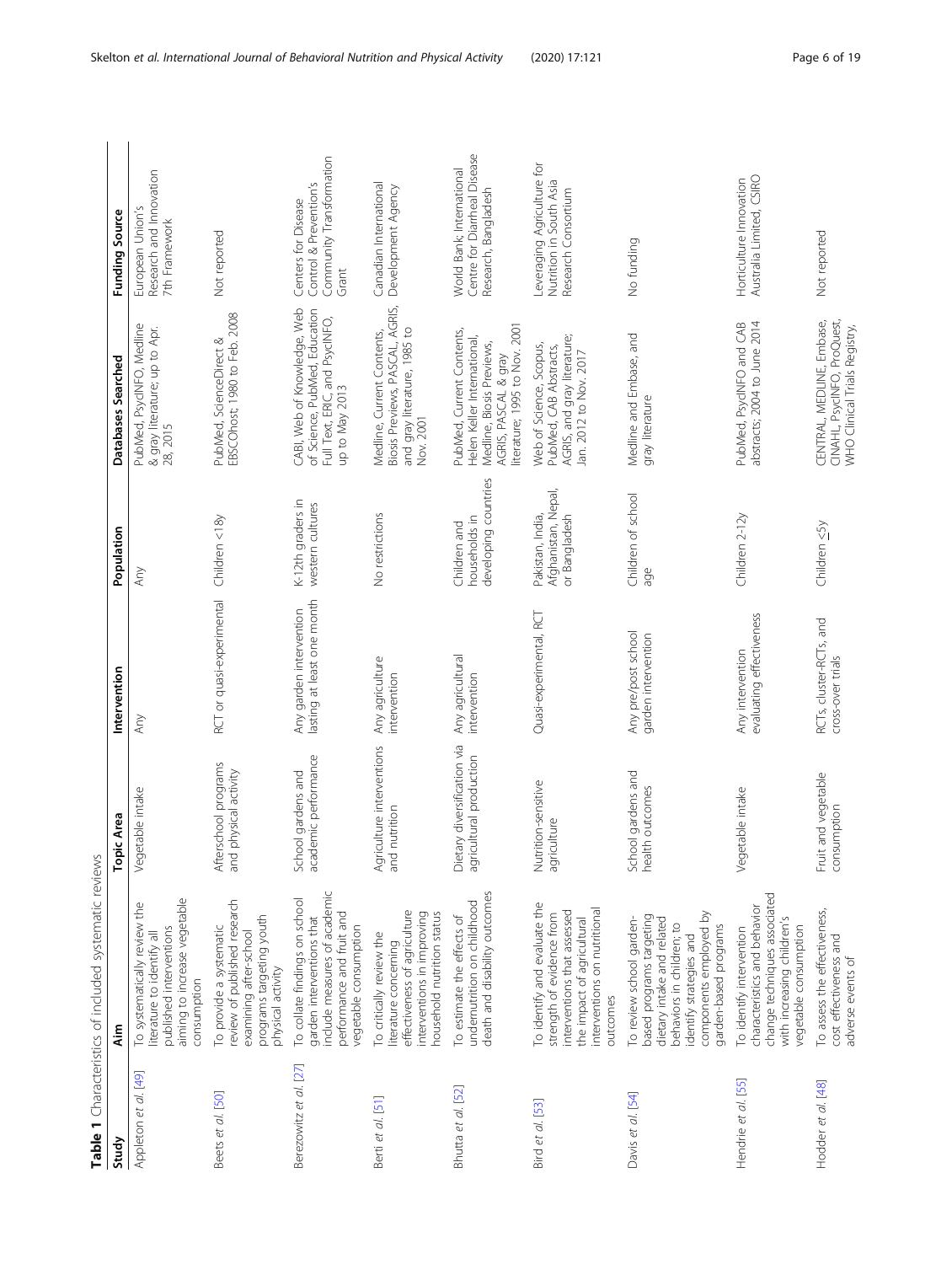| Study<br>ē                   | contract in the contract of the contract of the contract of the contract of the contract of the contract of the contract of the contract of the contract of the contract of the contract of the contract of the contract of th<br>Aim | - Ol IIII IUEU.<br><b>Topic Area</b>                                        | Intervention                                                                                             | Population                                        | Databases Searched                                                                                                                                                | Funding Source                                                                               |
|------------------------------|---------------------------------------------------------------------------------------------------------------------------------------------------------------------------------------------------------------------------------------|-----------------------------------------------------------------------------|----------------------------------------------------------------------------------------------------------|---------------------------------------------------|-------------------------------------------------------------------------------------------------------------------------------------------------------------------|----------------------------------------------------------------------------------------------|
|                              | both among children <5 years<br>increase the consumption<br>interventions designed to<br>of fruit or vegetables or                                                                                                                    |                                                                             |                                                                                                          |                                                   | Scholar; up to Aug. 25, 2019<br>Clinicaltrials.gov, Google                                                                                                        |                                                                                              |
| Langellotto et al. [56]      | garden programs for increasing<br>children's nutrition knowledge,<br>fruit and vegetable preference,<br>To examine the efficacy of<br>and fruit and vegetable<br>consumption                                                          | Garden-based programs<br>and child nutrition                                | Any nutrition education<br>program                                                                       | K-8th graders in the<br>$\leq$                    | archives, and gray literature<br>Google Scholar, PubMed,<br>Web of Knowledge and<br>Horticultural Science<br>American Society of                                  | Not reported                                                                                 |
| Masset et al. [57]           | To inform policymakers on<br>interventions and suggest<br>which designs, methods,<br>used in future research<br>and metrics should be<br>the effectiveness of                                                                         | Agricultural interventions<br>and nutritional status                        | controls and randomized<br>improve nutrition status<br>field trials that aim to<br>Longitudinal project- | Children in low- or<br>middle-income<br>countries | Econlit, IBSS, PubMed, and<br>Web of Science, AGRIS, &<br>gray literature; 1990 to<br>Sept. 2010                                                                  | for International Development<br>United Kingdom Department                                   |
| Mikkelsen et al. [58]        | in day care facilities and analyze<br>on healthy eating interventions<br>To review published literature<br>strategies in relation to their<br>influence on children's food<br>effectiveness of different<br>choice                    | Healthy eating in<br>preschools                                             | interventions, pre/post<br>Obesity prevention<br>design or stronger                                      | Children 3-6y                                     | PubMed, Scopus, Web of<br>Science & CINAHL; 1980<br>to 2014                                                                                                       | Not reported                                                                                 |
| Nekitsing et al. [59]        | interventions to increase young<br>To investigate effectiveness of<br>of study designs and settings<br>search that includes a variety<br>children's vegetable intake<br>through a comprehensive                                       | Vegetable intake in<br>young children                                       | to increase child vegetable<br>Any intervention aiming<br>intake                                         | Children 2-5y                                     | of Science, and gray literature;<br>2005 to Jan 2016<br>Scopus, Medline, PsycINFO,<br>ProQuest, PubMed, & Web<br>CINAHL, ERIC, CENTRAL,<br>CAB Abstracts, Embase, | White Rose Social Sciences<br>Economic and Social<br>Collaborative Award<br>Research Council |
| Ohly et al. [31]             | impacts of school gardening<br>of the health and well-being<br>To conduct a robust, mixed-<br>methods systematic review                                                                                                               | Health and well-being<br>impacts of school<br>gardens                       | Any garden intervention<br>in a school setting                                                           | Children <18y in<br><b>OECD</b> countries         | MEDLINE, Embase, PsycINFO,<br>HMIC, SPP, AEI, BEI, ASSIA,<br>BNI, ERIC, AMED, CINAHL,<br>and gray literature; up to<br>May 2015                                   | Environment and Human<br>European Centre for<br>Health                                       |
| Savoie-Roskos et al.<br>[30] | improve fruit and vegetable<br>To identify effectiveness of<br>gardening interventions to<br>intake among children                                                                                                                    | interventions and fruit<br>egetable intake<br>Garden-based<br>$\frac{1}{2}$ | Any community, school,<br>or after-school garden<br>intervention                                         | developed countries<br>Children 2-15y in          | PubMed, Web of Science,<br>CINAHL, Scopus; 2005 to<br>Oct. 2015                                                                                                   | No funding                                                                                   |
| Sisson et al. [60]           | To determine effectiveness<br>describe strategies utilized<br>interventions in childcare<br>of obesogenic behavioral<br>ecological levels and<br>centers across social                                                                | Obesogenic behavior<br>interventions in child<br>care                       | Any intervention targeting<br>obesity, physical activity,<br>or screen time                              | child care centers<br>Children 3-5y in            | PubMed, PsycINFO, Ovid;<br>up to Jan. 2016                                                                                                                        | No funding                                                                                   |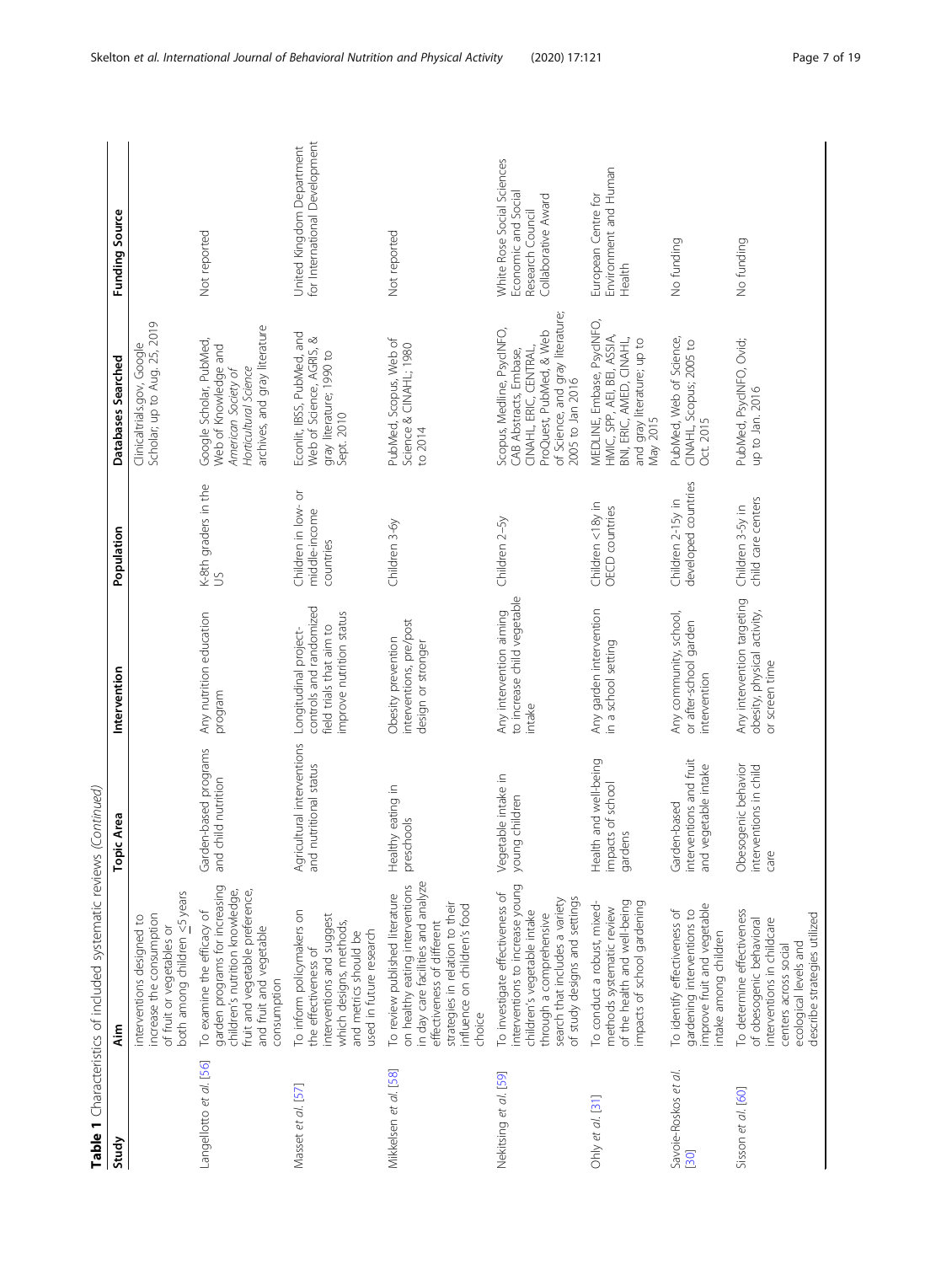| ć<br>appra                               |
|------------------------------------------|
| ٢                                        |
| $\frac{\alpha}{4}$<br>$\frac{1}{2}$<br>ā |
| ี                                        |
| ā                                        |

<span id="page-7-0"></span>

|                                | components<br><b>PICO</b> | A priori Study<br>Protocol Design |                          | Search<br>Strategy       | Study<br>Selection       | Data<br>Extraction | Excluded<br>Studies      | Description<br>of Included<br>Studies | Assessment<br>RoB        | Reported<br>Funding      | methods<br>analysis<br>Meta-     | analysis<br>Meta-<br>RoB     | of RoB        | Discussion Explanation of<br>Heterogeneity | Publication<br>Bias      | Conflict of<br>Interest |
|--------------------------------|---------------------------|-----------------------------------|--------------------------|--------------------------|--------------------------|--------------------|--------------------------|---------------------------------------|--------------------------|--------------------------|----------------------------------|------------------------------|---------------|--------------------------------------------|--------------------------|-------------------------|
| Appleton et al<br>2016 [49]    | Partial Yes               | $\geq$                            | $\frac{1}{2}$            | $\frac{1}{2}$            | Yes                      | $\frac{1}{2}$      | Partial<br>Yes           | Partial Yes                           | $\stackrel{\circ}{\geq}$ | $\frac{1}{2}$            | $\frac{1}{2}$                    | ∖∕<br>≥                      | Partial Yes   | Partial Yes                                | Partial Yes              | Yes                     |
| Beets et al 2009 [50]          | Yes                       | $\frac{1}{2}$                     | $\stackrel{\circ}{\geq}$ | $\stackrel{\circ}{\geq}$ | $\stackrel{\circ}{\geq}$ | $\geq$             | $\frac{1}{2}$            | Partial Yes                           | $\frac{1}{2}$            | $\frac{1}{2}$            | $\frac{1}{2}$                    | $\frac{1}{2}$                | $\frac{1}{2}$ | $\stackrel{\circ}{\geq}$                   | $\frac{1}{2}$            | Partial Yes             |
| Berezowitz et al<br>2015 [27]  | $\frac{1}{2}$             | $\frac{1}{2}$                     | $\frac{0}{2}$            | Partial<br>Yes           | $\frac{0}{2}$            | $\frac{1}{2}$      | $\frac{1}{2}$            | Partial Yes                           | $\frac{1}{2}$            | $\frac{1}{2}$            | $\lessapprox$                    | ∖∕<br>≥                      | Partial Yes   | Partial Yes                                | $\frac{1}{2}$            | $\frac{1}{2}$           |
| Berti et al 2004 [51]          | $\frac{1}{2}$             | $\geq$                            | $\stackrel{\circ}{\geq}$ | Partial<br>Yes           | $\stackrel{\circ}{\geq}$ | $\geq$             | $\frac{1}{2}$            | Partial Yes                           | $\frac{1}{2}$            | $\stackrel{\circ}{\geq}$ | $\stackrel{\triangleleft}{\geq}$ | $\stackrel{\triangle}{\geq}$ | $\frac{1}{2}$ | $\frac{1}{2}$                              | $\geq$                   | $\frac{1}{2}$           |
| Bhutta et al<br>2008 [52]      | $\frac{1}{2}$             | $\frac{1}{2}$                     | $\frac{1}{2}$            | Partial<br>Yes           | $\stackrel{\circ}{\geq}$ | $\frac{1}{2}$      | $\frac{1}{2}$            | Partial Yes                           | Partial Yes              | $\frac{1}{2}$            | ≶                                | ∖∕<br>≥                      | $\frac{1}{2}$ | $\frac{1}{2}$                              | $\frac{1}{2}$            | Yes                     |
| Bird et al 2019 [53]           | Partial Yes               | $\frac{1}{2}$                     | $\frac{1}{2}$            | Partial<br>Yes           | Partial<br>Yes           | $\frac{0}{2}$      | $\frac{1}{2}$            | Partial Yes                           | Partial Yes              | $\frac{1}{2}$            | $\lesssim$                       | $\stackrel{\triangle}{\geq}$ | Partial Yes   | $\frac{1}{2}$                              | $\frac{1}{2}$            | Yes                     |
| Davis et al 2015 [54]          | Partial Yes               | $\geq$                            | $\stackrel{\circ}{\geq}$ | $\frac{1}{2}$            | $\frac{1}{2}$            | $\frac{1}{2}$      | $\geq$                   | $\frac{1}{2}$                         | $\frac{1}{2}$            | $\frac{1}{2}$            | $\lessapprox$                    | $\stackrel{\triangle}{\geq}$ | $\frac{1}{2}$ | $\frac{1}{2}$                              | $\frac{1}{2}$            | Yes                     |
| ᄛ<br>Hendrie et a<br>2017 [55] | Yes                       | $\frac{1}{2}$                     | $\frac{0}{2}$            | $\frac{6}{2}$            | $\frac{0}{2}$            | $\frac{1}{2}$      | $\frac{1}{2}$            | Yes                                   | Partial Yes              | $\frac{1}{2}$            | $\lessgtr$                       | $\stackrel{\triangle}{\geq}$ | Partial Yes   | Partial Yes                                | $\frac{0}{2}$            | Yes                     |
| Hodder et al<br>2018 [45]      | Yes                       | Yes                               | Yes                      | Yes                      | Yes                      | Yes                | Yes                      | Yes                                   | Yes                      | Yes                      | Yes                              | Yes                          | Partial Yes   | Yes                                        | Yes                      | Yes                     |
| Langellotto et al<br>2012      | Partial Yes               | $\frac{1}{2}$                     | Yes                      | $\frac{1}{2}$            | $\frac{1}{2}$            | $\frac{1}{2}$      | $\frac{1}{2}$            | Partial Yes                           | $\frac{1}{2}$            | $\frac{1}{2}$            | $\frac{1}{2}$                    | $\frac{1}{2}$                | $\frac{1}{2}$ | $\frac{0}{2}$                              | Yes                      | $\frac{1}{2}$           |
| Massett et al 2012             | $\frac{1}{2}$             | $\frac{1}{2}$                     | Yes                      | Partial<br>Yes           | Partial<br>Yes           | $\frac{1}{2}$      | $\frac{1}{2}$            | $\frac{1}{2}$                         | Partial Yes              | $\frac{1}{2}$            | Partial<br>Yes                   | $\frac{1}{2}$                | $\frac{1}{2}$ | $\frac{0}{2}$                              | $\frac{1}{2}$            | Yes                     |
| Mikkelsen et al<br>2014 [58]   | Yes                       | $\frac{1}{2}$                     | $\stackrel{\circ}{\geq}$ | Yes                      | $\stackrel{\circ}{\geq}$ | Partial Yes        | $\frac{1}{2}$            | Yes                                   | Partial Yes              | $\frac{1}{2}$            | $\lessapprox$                    | $\stackrel{\triangle}{\geq}$ | $\frac{1}{2}$ | $\stackrel{\circ}{\geq}$                   | $\frac{1}{2}$            | Yes                     |
| Netkitsing et al 2018          | Yes                       | Yes                               | Yes                      | Partial<br>Yes           | $\frac{0}{2}$            | Partial Yes        | $\frac{1}{2}$            | Yes                                   | Yes                      | $\frac{1}{2}$            | Yes                              | Yes                          | Yes           | Yes                                        | Yes                      | Partial Yes             |
| Ohly et al 2016 [31]           | Yes                       | Yes                               | $\frac{1}{2}$            | Yes                      | Yes                      | $\frac{1}{2}$      | $\stackrel{\circ}{\geq}$ | Yes                                   | Yes                      | $\frac{1}{2}$            | Yes                              | Yes                          | Partial Yes   | Partial Yes                                | Yes                      | Yes                     |
| Savoie-Roskos<br>2017 [30]     | Yes                       | $\frac{1}{2}$                     | $\stackrel{\circ}{\geq}$ | $\frac{1}{2}$            | $\stackrel{\circ}{\geq}$ | $\frac{1}{2}$      | $\frac{1}{2}$            | Partial Yes                           | Yes                      | $\stackrel{\circ}{\geq}$ | $\lessgtr$                       | $\stackrel{\triangle}{\geq}$ | Yes           | $\stackrel{\circ}{\geq}$                   | $\stackrel{\circ}{\geq}$ | Yes                     |
| Sisson et al<br>2016 [60]      | Yes                       | $\frac{1}{2}$                     | $\frac{1}{2}$            | $\frac{1}{2}$            | $\frac{1}{2}$            | $\frac{1}{2}$      | $\frac{1}{2}$            | Partial Yes                           | $\frac{1}{2}$            | $\frac{1}{2}$            | $\lessgtr$                       | $\lessapprox$                | $\frac{1}{2}$ | $\frac{1}{2}$                              | $\frac{1}{2}$            | Yes                     |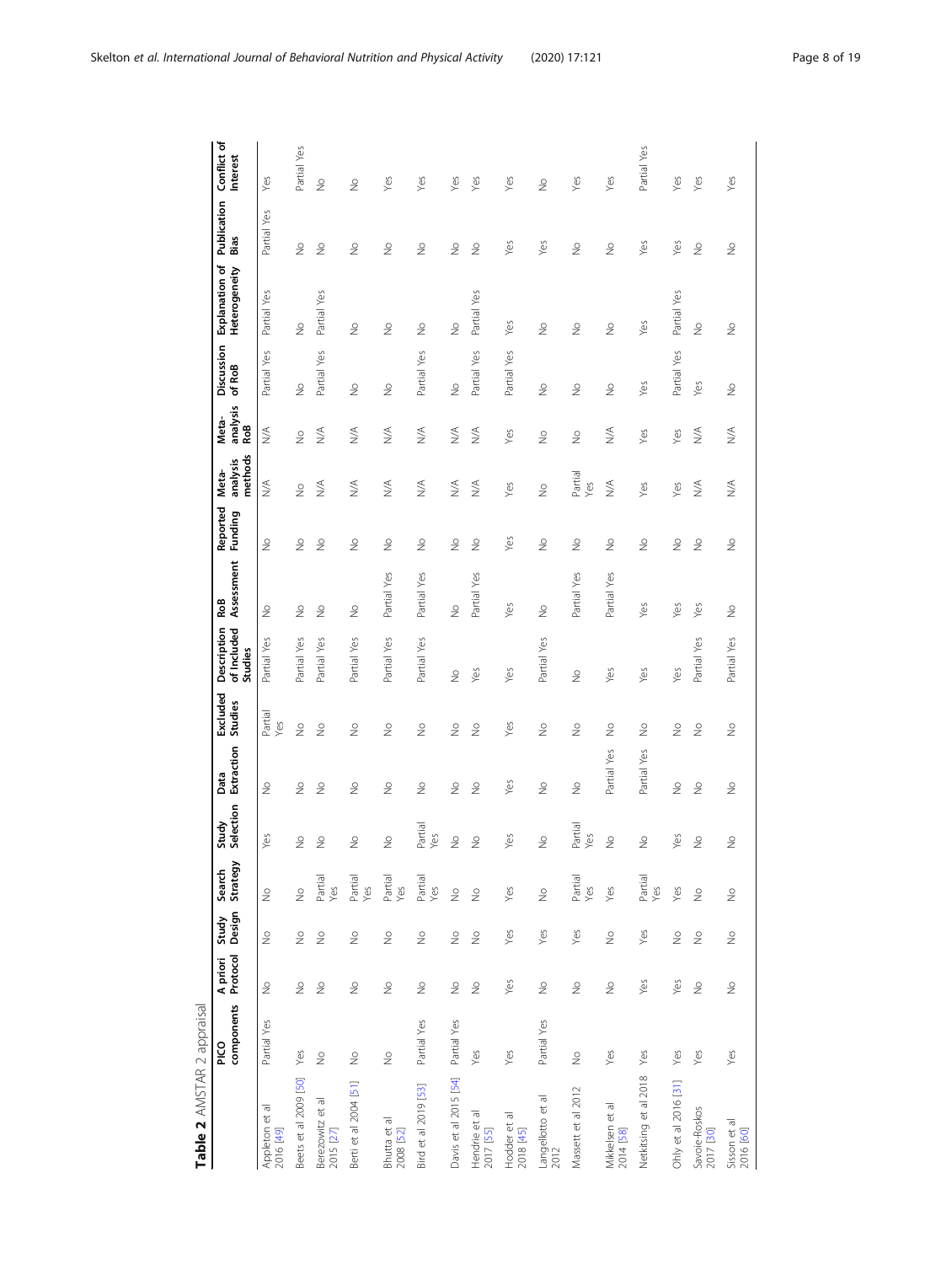<span id="page-8-0"></span>

|  |  | Table 3 Characteristics and findings of garden-based interventions among included reviews |  |
|--|--|-------------------------------------------------------------------------------------------|--|
|  |  |                                                                                           |  |

| <b>Review</b>             | Primary<br>Studies <sup>a</sup> | Setting      | <b>Countries Included</b>                                   | <b>Relevant Garden-based</b><br><b>Intervention Findings</b>                                                                                                                                                                                                                                                                                                                                         | <b>Conclusions of Review</b>                                                                                                                                                                                                                                                                                                                                                             |
|---------------------------|---------------------------------|--------------|-------------------------------------------------------------|------------------------------------------------------------------------------------------------------------------------------------------------------------------------------------------------------------------------------------------------------------------------------------------------------------------------------------------------------------------------------------------------------|------------------------------------------------------------------------------------------------------------------------------------------------------------------------------------------------------------------------------------------------------------------------------------------------------------------------------------------------------------------------------------------|
| Appleton<br>et al. [49]   | 2/77                            | Home, school | South Africa, US                                            | Multicomponent interventions<br>reported success at improving<br>vegetable intake and associated<br>outcomes (e.g., selection of<br>vegetables). A multicomponent<br>intervention that included home<br>gardening significantly improved<br>vitamin A status of 2-5y children<br>via production of yellow and dark<br>green leafy vegetables.                                                        | There were many barriers to<br>increasing vegetable intake.<br>Although successful interventions<br>have been published, the true<br>value of these, both in cost-<br>efficiency, long-term benefits,<br>and sustainability are yet to be<br>determined.                                                                                                                                 |
| Beets et al. [50]         | 1/11                            | After-school | US                                                          | Physical activity: [MA] Positive<br>effect sizes (Hedge's g: 0.44 [95%<br>CI:0.28-0.60], 6 studies)<br>Herman 2006 effect size: 0.70<br>$(95\%$ CI: 0.05-1.36)                                                                                                                                                                                                                                       | Afterschool programs that<br>include some component of<br>physical activity, can be effective<br>in improving outcomes in children.                                                                                                                                                                                                                                                      |
| Berezowitz<br>et al. [27] | 1/16                            | School       | US                                                          | Fruit and vegetable consumption:<br>71% of studies measuring fruit<br>and vegetable intake reported<br>significant improvements.<br>Academic outcomes: Of 4 studies<br>measuring academic outcomes, 3<br>showed improvements in science<br>achievement and only 1 showed<br>improvements in math scores.                                                                                             | School-based garden interventions<br>improved or maintained both fruit<br>and vegetable consumption and<br>academic performance. Schools<br>should consider school gardens<br>as a hands-on tool to enhance<br>science learning and potentially<br>improve long-term fruit and<br>vegetable consumption.                                                                                 |
| Berti et al. [51]         | 5/30                            | Home         | Bangladesh, Vietnam,<br>Guatemala, Thailand,<br>Philippines | Nutrition outcomes improved<br>in 11/13 home garden interventions.<br>Of 17 projects ranked high or mid,<br>9 were home garden programs that<br>aimed to improve nutritional status.<br>All 9 home garden projects included<br>nutrition education, often with<br>another public health intervention.<br>Of home garden interventions,<br>16/19 indicators were better in the<br>intervention group. | Home gardening projects were<br>more successful than other<br>intervention types, perhaps<br>because they are easily adoptable<br>and may strengthen human capital.<br>Almost all home gardening projects<br>incorporated gender considerations,<br>which may have partly been<br>responsible for the positive effect<br>on child nutrition outcomes.                                    |
| Bhutta et al. [52]        | 6/29                            | Home         | China, Vietnam, Iran,<br>Laos, South Africa,<br>Thailand    | Included studies were found<br>to have a positive effect on<br>agricultural production and<br>dietary intake. The 4 studies<br>evaluating impact on nutritional<br>status found a positive effect.                                                                                                                                                                                                   | Although some agricultural<br>interventions are potentially<br>promising and culturally relevant,<br>there is not enough evidence to<br>suggest that these dietary<br>diversification strategies are<br>effective in improving nutritional<br>status or micronutrient indicators<br>on a large scale.                                                                                    |
| Bird et al. [53]          | 2/6                             | Home         | India, Nepal                                                | Dietary quality: 7 interventions<br>reported improved dietary<br>quality and diversity.<br>Anthropometry: 4 papers reported<br>a lack of convincing evidence                                                                                                                                                                                                                                         | There was not strong evidence<br>that agricultural interventions<br>impacted final measures of<br>nutritional status, the potential<br>of agricultural interventions to<br>improve intermediate outcomes<br>provides support for continued<br>research in this area                                                                                                                      |
| Davis et al. [54]         | 2/13                            | School       | US                                                          | Garden programs resulted in<br>improved attitudes towards,<br>willingness to taste, identification<br>of and self-efficacy to prepare and<br>cook fruits and vegetables<br>Vegetable consumption: 6/10<br>programs examined dietary intake,<br>6 found increased vegetable intake;<br>4 showed no effect<br>Vegetable preference: Almost all<br>(7/8) that measured found<br>increased preference    | The present analysis showed<br>clear and consistent effects of<br>school garden programs on<br>improved dietary behaviors,<br>with half of the studies showing<br>increases in vegetable intake.<br>Transition from start-up to long<br>term maintenance of garden<br>initiatives is an area of further<br>work to enhance sustainability<br>and thus the duration of health<br>effects. |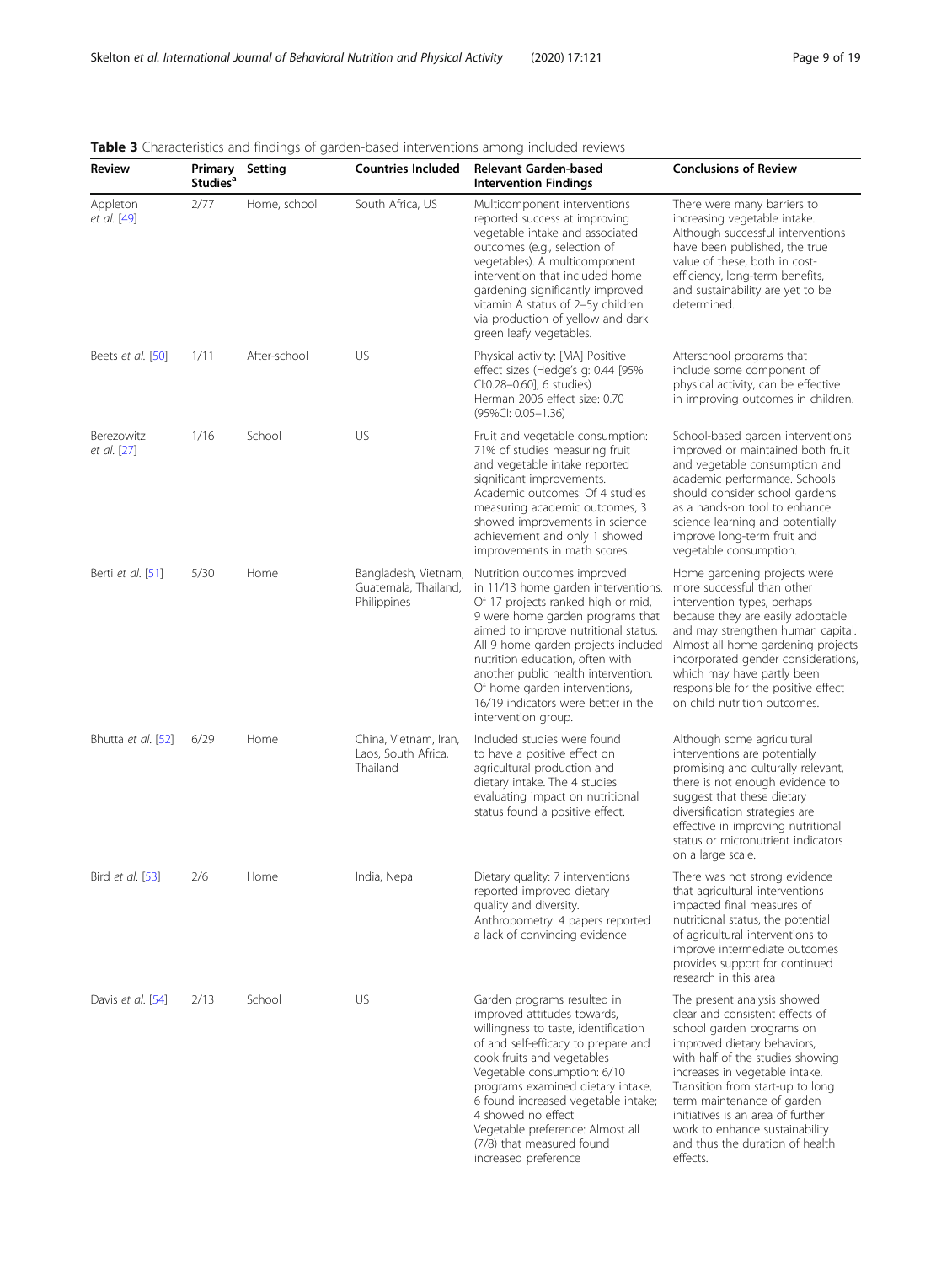| <b>Review</b>                  | <b>Primary Setting</b><br>Studies <sup>a</sup> |                                      |                                                 | <b>Table 3</b> Characteristics and imamigs of garactic based interventions among included reviews (commaca,<br>Countries Included Relevant Garden-based<br><b>Intervention Findings</b>                                                                                                                                                                                                                                                                                                                                                                                                                                                                                                                                                                                                                       | <b>Conclusions of Review</b>                                                                                                                                                                                                                                                                                                                                                                                                                                      |
|--------------------------------|------------------------------------------------|--------------------------------------|-------------------------------------------------|---------------------------------------------------------------------------------------------------------------------------------------------------------------------------------------------------------------------------------------------------------------------------------------------------------------------------------------------------------------------------------------------------------------------------------------------------------------------------------------------------------------------------------------------------------------------------------------------------------------------------------------------------------------------------------------------------------------------------------------------------------------------------------------------------------------|-------------------------------------------------------------------------------------------------------------------------------------------------------------------------------------------------------------------------------------------------------------------------------------------------------------------------------------------------------------------------------------------------------------------------------------------------------------------|
| Hendrie et al. [55] 2/22       |                                                | Home and<br>community                | US                                              | Vegetable consumption: 12/22<br>studies conducted in home or<br>community settings were<br>effective short-term, with mean<br>short-term change 29% (about 1/4<br>to 1/2 serving of vegetables); 6/10<br>were effective long-term<br>$(6 + months)$                                                                                                                                                                                                                                                                                                                                                                                                                                                                                                                                                           | Interventions targeting vegetable<br>intake in home or community<br>settings are generally effective<br>and may increase intake by<br>around 30%. Intervention<br>effectiveness was associated with<br>number of settings targeted and<br>frequency of contact, but not<br>length of intervention.                                                                                                                                                                |
| Hodder <i>et al.</i> [48] 2/63 |                                                | Child care centers,<br>community     | US                                              | Fruit and vegetable consumption:<br>Both trials reported a positive<br>intervention effect. [MA]<br>Multicomponent interventions<br>vs. no intervention had a small<br>effect (SMD 0.34, 95% CI 0.10 to<br>0.57; 9 trials, 3022 participants;<br>moderate-quality evidence),<br>equivalent to an increase of 0.36<br>cups of fruit and vegetables per<br>day. Data were insufficient to<br>assess long-term effects.                                                                                                                                                                                                                                                                                                                                                                                          | Child-feeding practice<br>interventions may lead to, and<br>multicomponent interventions<br>probably lead to, small increases<br>in children's intake of fruit and<br>vegetables in the short term<br>(less than 12 months). However,<br>the quality of evidence is low and<br>effect sizes may be too small for<br>clinical utility.                                                                                                                             |
| Langellotto<br>et al. [56]     | 2/20                                           | School,<br>after-school              | US                                              | Vegetable consumption: [MA]<br>Gardening: significant increase<br>$[E++ = 0.42, C] = 0.07$ to 2.07,<br>$df = 3$ ; Control: no significant<br>effect<br>Nutrition knowledge: [MA]<br>Gardening: No significant effect<br>$[E++ = 0.21, C] = -1.19$ to 0.43,<br>$df = 2$ ]; Control: significant increase<br>$[E++ = 0.23, Cl = 0.04$ to 1.02,<br>$df = 2$ Fruit consumption: [MA]<br>Gardening: significant increase<br>$[E++ = 0.08, C] = 0.02$ to 0.12, df = 1];<br>Control: no significant effect<br>Fruit preference: [MA] Gardening:<br>no significant effect $[E++ = -0.02]$ ,<br>$Cl = -0.20$ to 0.01, df = 3]; Control:<br>no significant effect<br>Vegetable preference: [MA]<br>Gardening: significant increase<br>$[E++ = 0.10, C] = 0.01$ to 0.19,<br>$df = 1$ ; Control: no significant<br>effect | Gardening interventions had<br>more positive significant<br>effects (including both pre-<br>and post-test comparisons and<br>comparison to control groups)<br>than nutrition education<br>interventions or control<br>conditions. These types of<br>programs should receive more<br>funding for rigorous research,<br>including federal funding.                                                                                                                  |
| Masset et al. [57]             | 5/23                                           | Home, school                         | South Africa,<br>Lesotho, Thailand,<br>Cambodia | Diet composition: Most studies<br>(19/23) reported a positive effect.<br>With few exceptions, home garden<br>programs increased fruit and<br>vegetable consumption.<br>Hemoglobin concentration: No<br>statistically significant difference.<br>Vitamin A intake: [MA]: Effect<br>of interventions on serum retinol:<br>SMD = 2.42 (95% CI 1.97 to 2.16,<br>4 studies, fixed-effects model)<br>Child nutrition status: 1 study<br>found a significant effect on<br>stunting prevalence; 3 studies<br>found positive effects on<br>prevalence of underweight; 2<br>found a positive effect on<br>wasting.                                                                                                                                                                                                      | Meta-analysis provides support<br>that home gardens interventions<br>improve vitamin A intake among<br>children <5. Though results provide<br>little support that agricultural<br>interventions reduce undernutrition,<br>this should not be interpreted as<br>absence of an effect. Lack of<br>significance can be the result of<br>absence of effect or of absence of<br>statistical power, and many studies<br>reviewed included small samples<br>of children. |
| Mikkelsen<br>et al. [58]       | 3/26                                           | Child care centers,<br>Kindergartens | US, Thailand,<br>Germany                        | Fruit and vegetable<br>consumption: 6 multicomponent<br>interventions showed a significant                                                                                                                                                                                                                                                                                                                                                                                                                                                                                                                                                                                                                                                                                                                    | Healthy eating interventions<br>in preschools can significantly<br>increase child fruit and vegetable                                                                                                                                                                                                                                                                                                                                                             |

#### Table 3 Characteristics and findings of garden-based interventions among included reviews (Continued)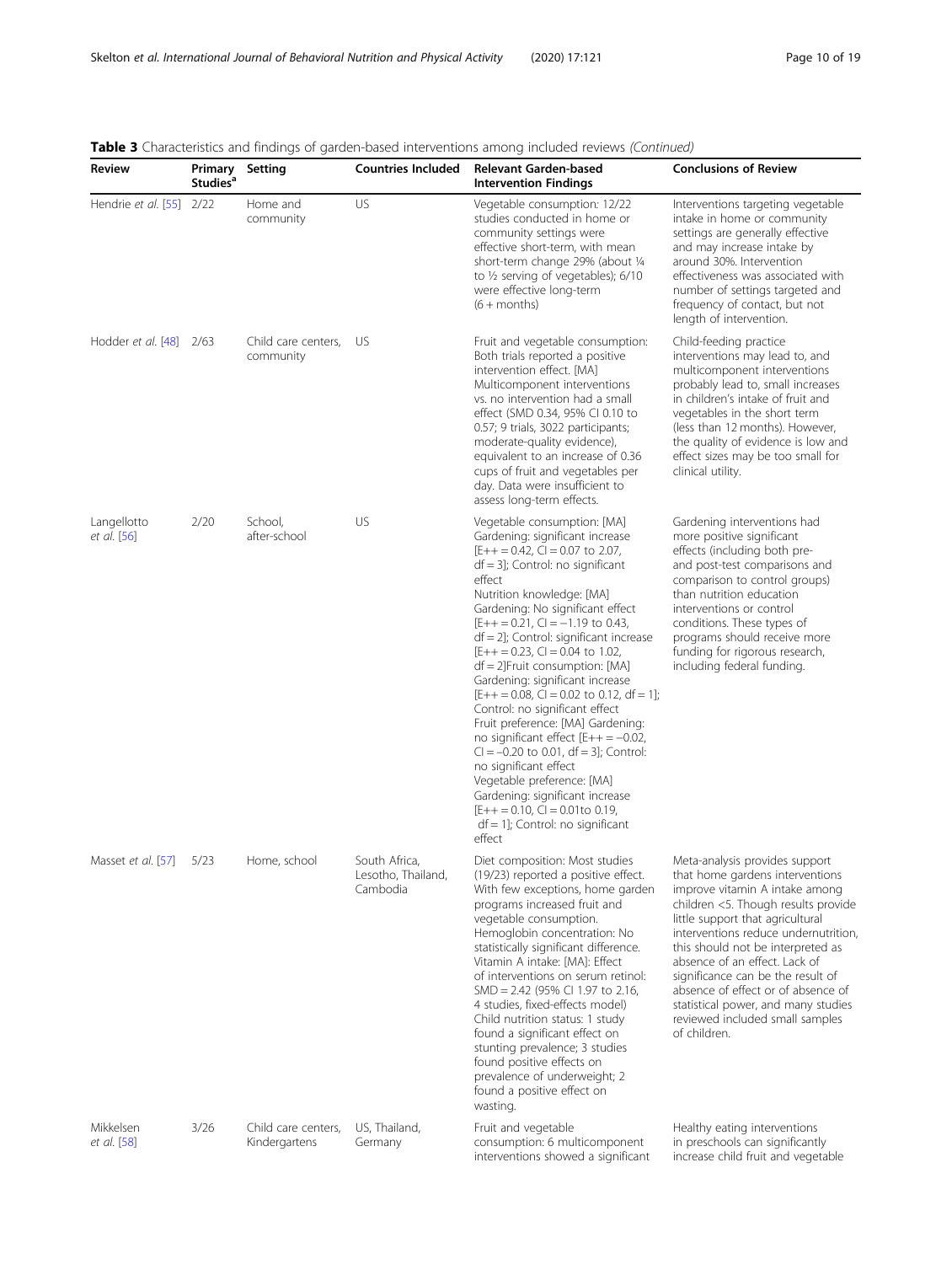|                              |                            |                                            |                           | <b>IC S</b> Characteristics and infamigs or garden based interventions among included reviews (commacu)                                                                                                                                                                                                                                                                                                                                                                                                                                                                                    |                                                                                                                                                                                                                                                                                                                                                                                                                                                                                                                                                                                                               |
|------------------------------|----------------------------|--------------------------------------------|---------------------------|--------------------------------------------------------------------------------------------------------------------------------------------------------------------------------------------------------------------------------------------------------------------------------------------------------------------------------------------------------------------------------------------------------------------------------------------------------------------------------------------------------------------------------------------------------------------------------------------|---------------------------------------------------------------------------------------------------------------------------------------------------------------------------------------------------------------------------------------------------------------------------------------------------------------------------------------------------------------------------------------------------------------------------------------------------------------------------------------------------------------------------------------------------------------------------------------------------------------|
| <b>Review</b>                | <b>Studies<sup>a</sup></b> | Primary Setting                            | <b>Countries Included</b> | Relevant Garden-based<br><b>Intervention Findings</b>                                                                                                                                                                                                                                                                                                                                                                                                                                                                                                                                      | <b>Conclusions of Review</b>                                                                                                                                                                                                                                                                                                                                                                                                                                                                                                                                                                                  |
|                              |                            |                                            |                           | increases; 1 found an effect on<br>only fruit consumption after 1<br>year follow up. Six of the<br>educational only studies<br>showed promising, although<br>non-significant, results.<br>Anthropometric: Educational<br>and multicomponent<br>interventions did not reveal<br>a significant effect on BMI.                                                                                                                                                                                                                                                                                | consumption and nutrition-<br>related knowledge if using an<br>educational or multicomponent<br>intervention. Results highlight<br>the scarcity of properly designed<br>interventions with clear indicators<br>and outcomes. Preschool settings<br>could also help decrease child<br>health inequities.                                                                                                                                                                                                                                                                                                       |
| Nekitsing<br>et al. [59]     | 2/30                       | Child care centers,<br>Kindergartens       | US, Thailand              | Vegetable intake: [MA] Effect<br>of intervention vs. comparison<br>on vegetable intake: Hedges<br>$q = 0.40$ (95% CI: 0.31 to 0.50,<br>random effects model, 30<br>studies, 4017 participants).<br>Funnel plot test suggest<br>that publication bias is<br>present.<br>Subgroup analysis showed<br>intervention effect sizes varied<br>significantly by study design,<br>outcome measure, recipient,<br>strategy, and type of vegetable.                                                                                                                                                   | The most successful strategies<br>included taste exposures and<br>reward. Less effective strategies<br>included food services and<br>nutrition education. Meta-<br>regression revealed the more<br>exposure to a vegetable a child<br>receives, the more likely they are<br>to increase intake of that<br>vegetable. Preschoolers may be<br>more amenable to these<br>interventions than older children,<br>therefore early intervention is key.                                                                                                                                                              |
| Ohly et al. [31]             | 2/18                       | Child care centers                         | US                        | Fruit and vegetable intake:<br>2 studies found significant<br>increases<br>Fruit and vegetable preference:<br>8/13 interventions reported<br>statistically significant effects<br>Food knowledge and attitudes:<br>Most (7/10) studies found positive<br>effects in the intervention groups.<br>Physical activity: Children in<br>gardening groups reported being<br>less sedentary; spent more time<br>engaged in "moderate" activity<br>compared to control group.<br>Diastolic blood pressure was the<br>only significant effect, which<br>decreased more in the intervention<br>group. | There was little objective<br>evidence for changes in eating<br>habits and physical activity.<br>Stronger evidence supported<br>improvements in knowledge,<br>attitudes and preferences towards<br>fruits and vegetables. Quantitative<br>evidence for health and well-being<br>impacts of school gardening are<br>limited by self-report bias, imperfect<br>measures of fruit and vegetable<br>consumptions, heterogeneity of<br>measurement scales and follow-<br>up time. Students who do not<br>excel in classroom activities were<br>thought to particularly benefit<br>from garden-based interventions. |
| Savoie-Roskos<br>et al. [30] | 3/14                       | Child care centers.<br>school, community   | US                        | Fruit or vegetable consumption:<br>Most articles found improvements<br>after implementation of a gardening<br>intervention. Two studies found that<br>although vegetables consumption<br>at school increased, vegetable<br>consumption at home did not<br>change. Children who received<br>gardening and nutrition education<br>had greater effects when compared<br>to education-only and control<br>groups in 2/3 studies.                                                                                                                                                               | Multicomponent garden-based<br>interventions may be effective in<br>increasing fruit and vegetable<br>intake. Garden interventions<br>increased access to fruits and<br>vegetables during the school day.<br>However, children may have limited<br>access at home, resulting in minimal<br>changes over time.                                                                                                                                                                                                                                                                                                 |
| Sisson et al. [60]           | 3/71                       | Child care centers.<br>preschools, schools | US, Australia             | Most studies were successful in<br>promoting change in obesity or<br>obesogenic behaviors and had<br>the intended effect on the target:<br>obesity 48% (14), physical activity<br>73% (30), diet 87% (39), and screen<br>time 63% (5).                                                                                                                                                                                                                                                                                                                                                     | Environment-level interventions<br>had less impact on child health<br>behavior outcomes than those<br>that specifically included child-level<br>interventions. Child care center<br>environment interventions that<br>included technical support<br>facilitated positive changes.                                                                                                                                                                                                                                                                                                                             |

|  | Table 3 Characteristics and findings of garden-based interventions among included reviews (Continued) |  |  |  |
|--|-------------------------------------------------------------------------------------------------------|--|--|--|
|  |                                                                                                       |  |  |  |

<sup>a</sup>indicates the number of primary studies meeting inclusion criteria out of total primary studies included in this review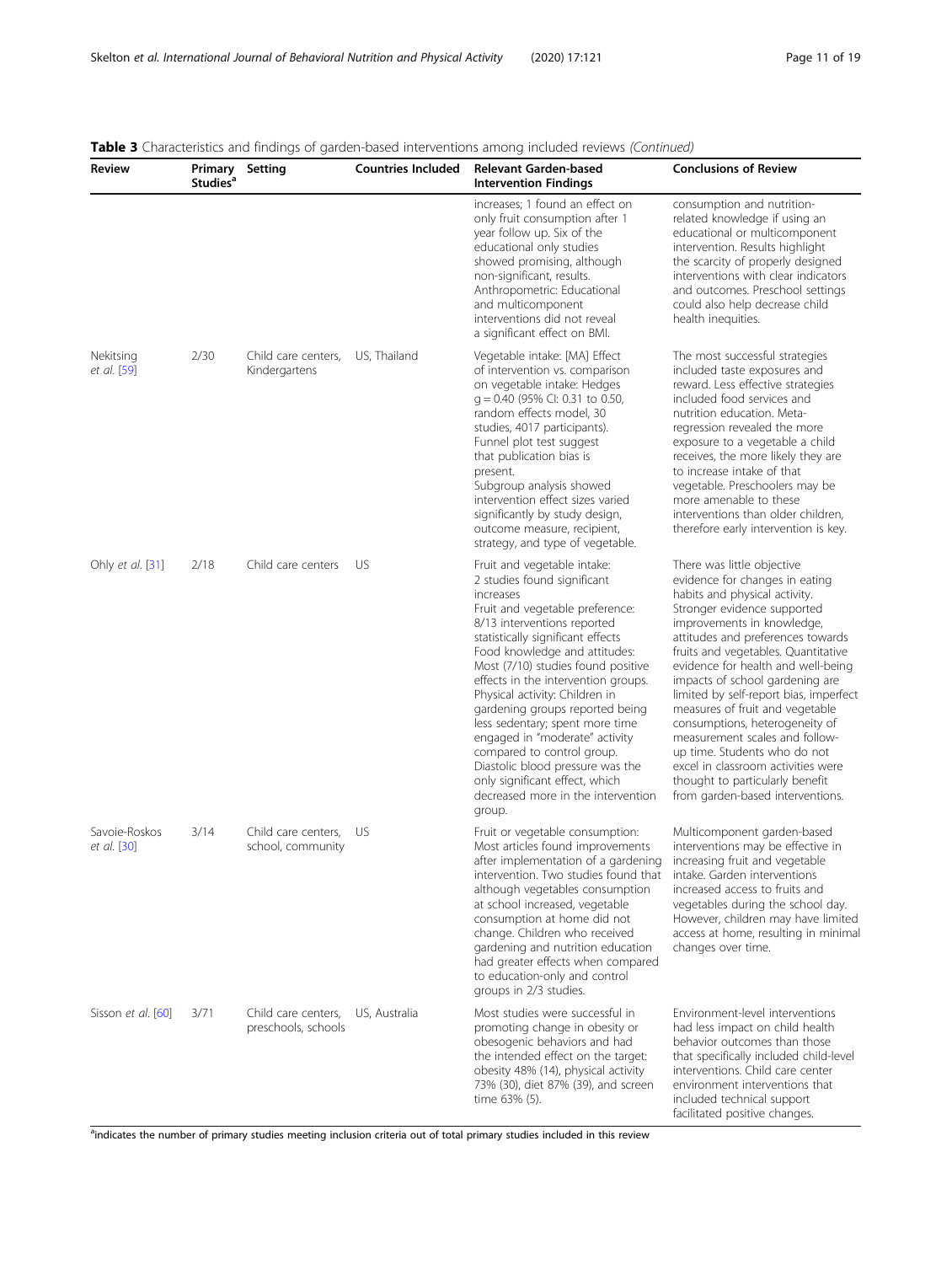consensus that garden-based interventions that aimed to increase healthy eating behaviors should include a nutrition education component, as multi-component interventions may be more effective than garden-only interventions [[13,](#page-16-0) [32\]](#page-16-0). However, due to limitations in study design and description of interventions, most reviews were unable to report which components of garden-based interventions were most effective for young children, including component effectiveness by setting. Table [4](#page-12-0) details a list of garden-based intervention components of included primary studies with our age range of interest by review.

#### Early child health outcomes of garden-based interventions

Garden-based interventions examined numerous health outcomes of garden-based interventions for young children, including nutrition-related, weight status, physical activity, academic performance, mental health, and biological measures. Some studies that examined vegetable intake did so via self-reported measures, whereas others used biological assessments. For example, Faber et al. examined both consumption of yellow and green-leafy vegetables, as well as serum retinol [\[24](#page-16-0)]. Garden-based interventions included measures of undernutrition, including stunting, wasting, and underweight [\[51](#page-17-0), [52](#page-17-0), [57](#page-17-0)] but did not report on measures of overweight and obesity for children ages 6 and younger. Biological measures used across garden-based interventions included blood lipids, hemoglobin concentration, and serum retinol. Additional measures included prevalence of night blindness, diarrhea, and respiratory-related infections [\[51\]](#page-17-0).

Across reviews, there was more evidence for improving nutrition-related outcomes, compared to other outcomes, such as physical activity or academic performance. There was insufficient evidence relating to the effects of gardenbased interventions on macronutrient intake. However, there was evidence that garden-based interventions positively affected micronutrient intake, as demonstrated via biological indicators, including serum retinal [\[52](#page-17-0), [57](#page-17-0)] and hemoglobin concentrations [\[51\]](#page-17-0). There was insufficient evidence that garden-based interventions were associated with improvements in anthropometric measures, such as body mass index (BMI) and weight-for-height [\[53,](#page-17-0) [58](#page-17-0)]. There was no evidence that garden-based interventions improved cognitive-related outcomes, including academic performance or mental health in our target age group. Biological measures revealed evidence that garden-based interventions resulted in improvements in prevalence of child anemia [\[53](#page-17-0)].

#### Effective settings of garden-based interventions

Across settings, garden-based interventions conducted in the home were consistently associated with improvements in child nutrition status, including wasting [[51](#page-17-0),

[52,](#page-17-0) [57](#page-17-0)], stunting [\[51,](#page-17-0) [52,](#page-17-0) [57](#page-17-0)], and underweight [\[57](#page-17-0)]. Moderate evidence across reviews found that gardenbased interventions improved fruit and vegetable intake [[27,](#page-16-0) [30,](#page-16-0) [51](#page-17-0), [52](#page-17-0), [58](#page-17-0), [83](#page-17-0)], as well as vegetable only intake in the early care and education, school, and home settings [[49,](#page-17-0) [50](#page-17-0), [55](#page-17-0)]. Only 1 garden-based intervention in an early care and education setting examined physical activity as an outcome at follow-up, but found no difference in physical activity levels between the intervention and control groups  $[80]$  $[80]$ . As there was only one review that included a community garden-based intervention [[55\]](#page-17-0), there was insufficient evidence to examine the effect of gardens within a community setting.

#### Recommendations for garden-based interventions

We extracted recommendations for future research and practice related to garden-based interventions across reviews (Table [5\)](#page-13-0). Recommendations for future research included utilization of randomized or quasi-randomized designs with larger sample sizes to establish causal relationships [[27,](#page-16-0) [30,](#page-16-0) [31](#page-16-0), [48](#page-17-0), [50](#page-17-0), [53](#page-17-0)–[55](#page-17-0), [57](#page-17-0)]. Other recommendations were to improve outcome measures, including more standardized measures to allow for pooling of results for meta-analyses [[30](#page-16-0), [31](#page-16-0), [48,](#page-17-0) [54](#page-17-0)–[58](#page-17-0)]. Reviews also recommended examining effects of gardenbased interventions on subgroups of children, including children with attention deficit disorders, children from low socioeconomic status groups, and younger children. Practice recommendations included the integration of theory-based  $[31]$ , age-appropriate garden curricula  $[27]$  $[27]$  $[27]$ and age-appropriate evaluation tools [\[30](#page-16-0)].

#### **Discussion**

This umbrella review provides a comprehensive synthesis of existing systematic review level evidence of the impact of garden-based interventions on health outcomes for children ages 6 years and younger. Of the 16 reviews included in this review, 5 focused exclusively on gardenbased interventions [[27,](#page-16-0) [30,](#page-16-0) [31,](#page-16-0) [54,](#page-17-0) [56\]](#page-17-0). Included reviews varied in quality and included a small number of primary-level garden-based interventions with children within our target age range. Across reviews, nutritionrelated health outcomes, such as improving nutritional status and correlates of nutrition status had the most evidence. These included fruit and vegetable intake, mediators of fruit and vegetable intake (e.g., knowledge, willingness to taste, provision), and biological measures (e.g., serum retinol, hemoglobin). There was no reviewlevel evidence that garden-based interventions improved BMI or other anthropometric measures in early childhood.

Across settings, there was the most evidence in support of improved child health outcomes for home gardens, compared to community gardens or early care and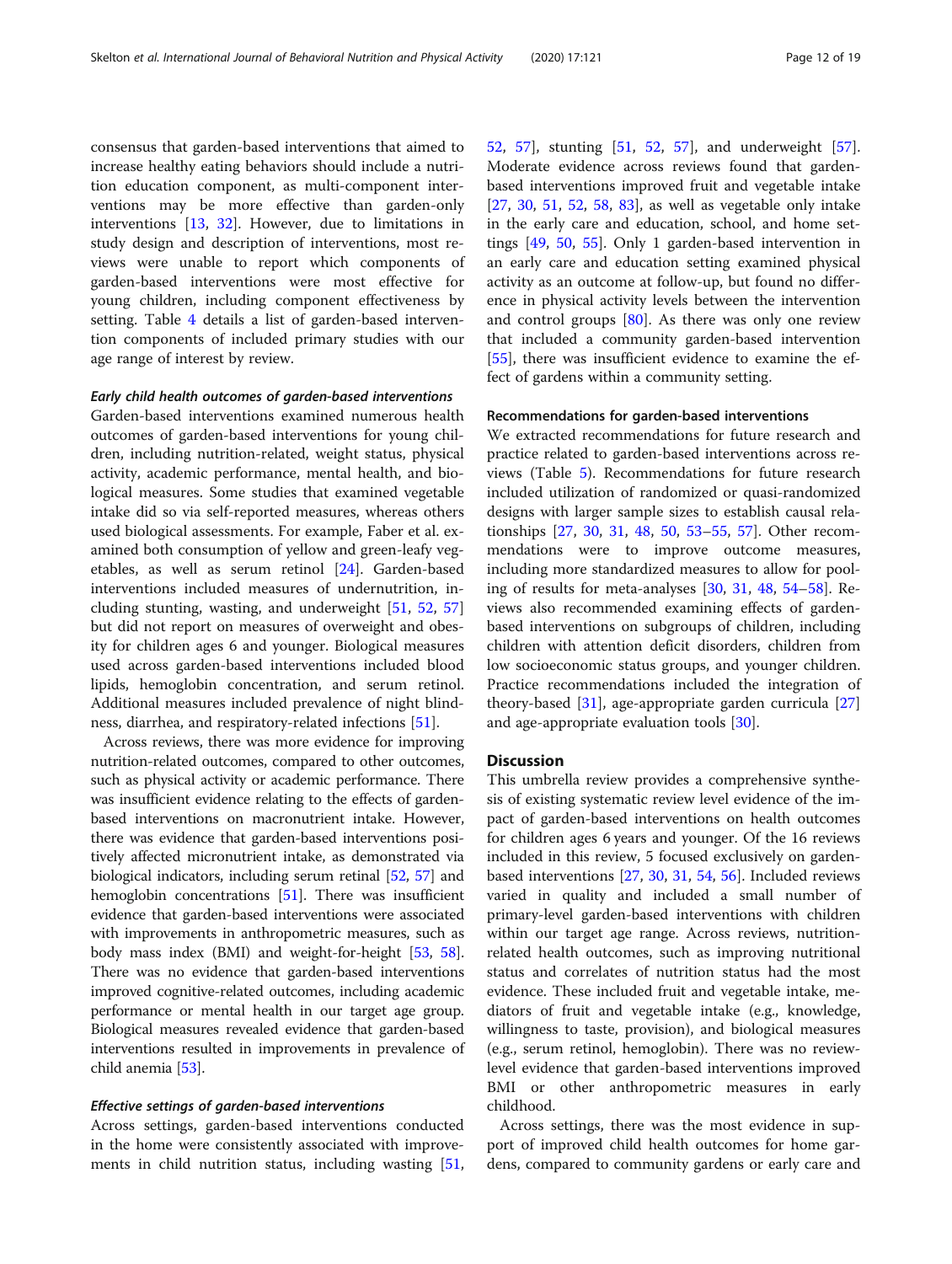<span id="page-12-0"></span>

|                            | gardening<br>Hands-on | Integration<br>with wider<br>curriculum | Utilized produce<br>garden<br>from | Outdoor<br>garden | curriculum<br>delivered<br>Teacher | Trained<br>staff | involvement<br>Community | Promotion<br>Media | Component<br>Cooking | Nutrition<br>Education | Tasting  | Physical<br>Activity | Salad<br>bars |
|----------------------------|-----------------------|-----------------------------------------|------------------------------------|-------------------|------------------------------------|------------------|--------------------------|--------------------|----------------------|------------------------|----------|----------------------|---------------|
| Appleton et al 2016 [49]   | $\times$              |                                         |                                    |                   |                                    |                  |                          |                    |                      | $\times$               |          | $\times$             | $\times$      |
| Beets et al 2009 [50]      | $\times$              |                                         |                                    |                   |                                    |                  |                          |                    |                      |                        |          | $\times$             |               |
| Berezowitz et al 2015 [27] | $\times$              |                                         | $\times$                           | $\times$          |                                    |                  |                          |                    |                      |                        |          |                      |               |
| Berti et al 2004           |                       |                                         | $\times$                           | $\times$          |                                    |                  |                          |                    |                      |                        |          |                      |               |
| Bhutta et al 2008 [52]     | $\times$              |                                         | $\times$                           | $\times$          |                                    |                  |                          |                    |                      |                        |          |                      |               |
| Bird et al 2019 [53]       | $\times$              |                                         | $\times$                           | $\times$          |                                    |                  |                          |                    |                      |                        |          |                      |               |
| Davis et al 2015 [54]      | $\times$              |                                         | $\times$                           |                   | $\times$                           |                  | $\times$                 | $\times$           | $\times$             | $\times$               |          | $\times$             |               |
| Hendrie et al 2017 [55]    | $\times$              | $\times$                                | $\times$                           | $\times$          | $\times$                           | $\times$         |                          | $\times$           | $\times$             | $\times$               | $\times$ |                      |               |
| Hodder et al 2018 [45]     | $\times$              | $\times$                                | $\times$                           | $\times$          | $\times$                           | $\times$         |                          |                    |                      |                        |          |                      |               |
| Langellotto & Gupta 2012   | $\times$              |                                         |                                    |                   |                                    |                  |                          |                    | $\times$             | $\times$               |          | $\times$             | $\times$      |
| Massett et al 2012 [58]    |                       |                                         |                                    |                   |                                    |                  | $\times$                 |                    |                      |                        |          |                      |               |
| Mikkelsen et al 2014       | $\times$              |                                         | $\times$                           |                   | $\times$                           |                  | $\times$                 | $\times$           | $\times$             | $\times$               |          | $\times$             |               |
| Netkitsing et al 2018      | $\times$              |                                         | $\times$                           |                   | $\times$                           |                  | $\times$                 | $\times$           | $\times$             | $\times$               |          | $\times$             |               |
| Ohly et al 2016 [31]       | $\times$              | $\times$                                | $\times$                           | $\times$          | $\times$                           | $\times$         |                          |                    |                      |                        | $\times$ |                      |               |
| Savoie-Roskos 2017 [30]    | $\times$              | $\times$                                | $\times$                           | $\times$          | $\times$                           | $\times$         | $\times$                 | $\times$           | $\times$             | $\times$               | $\times$ |                      | $\times$      |
| Sisson et al 2016 [60]     | $\times$              | $\times$                                | $\times$                           | $\times$          | $\times$                           | $\times$         | $\times$                 | $\times$           | $\times$             | $\times$               | $\times$ | $\times$             | $\times$      |
|                            |                       |                                         |                                    |                   |                                    |                  |                          |                    |                      |                        |          |                      |               |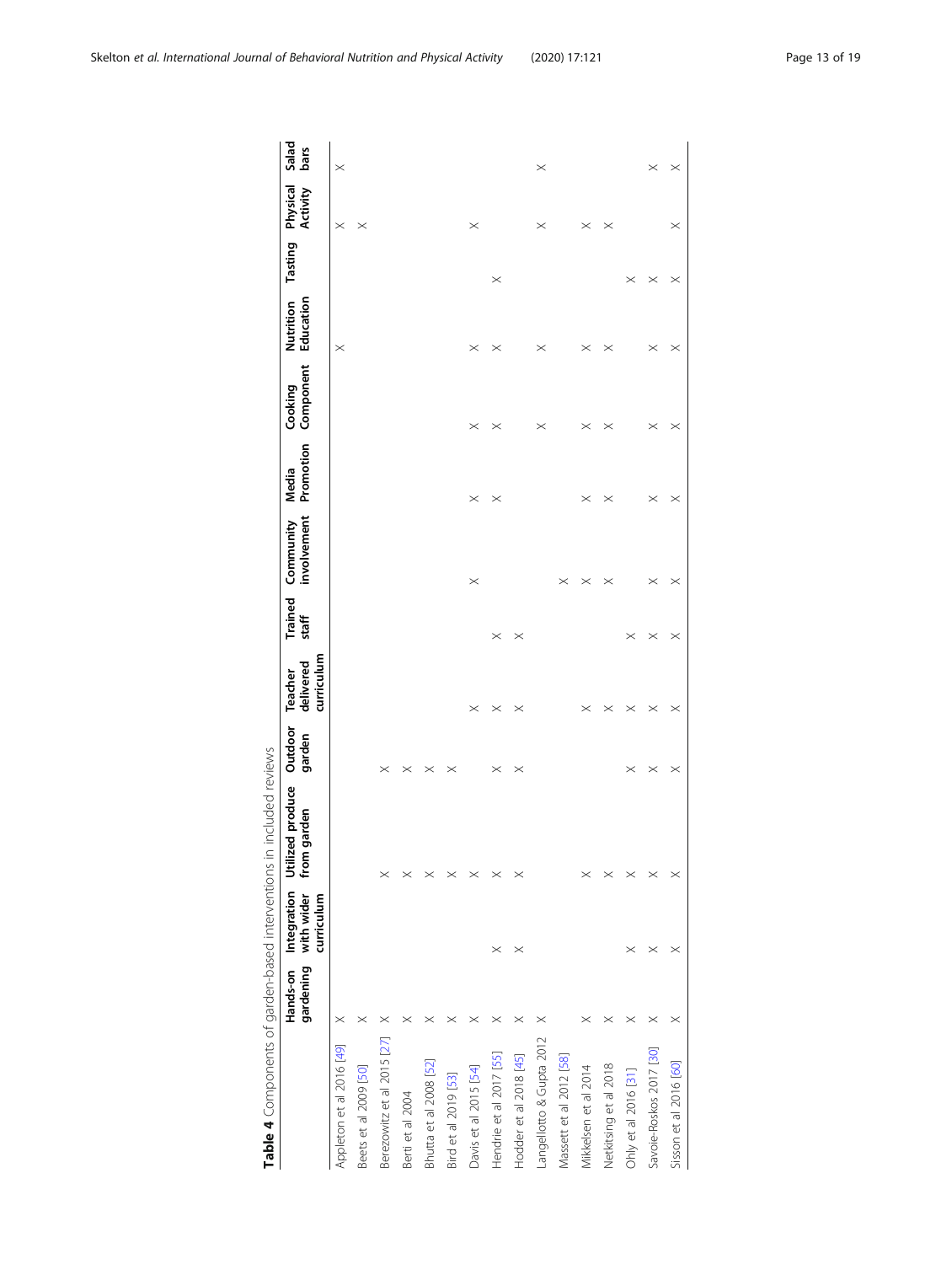#### <span id="page-13-0"></span>Table 5 Summary of research and practice recommendations for garden-based interventions

| <b>Research Recommendations</b>                                                                       | <b>Practice Recommendations</b>                                                                                 |
|-------------------------------------------------------------------------------------------------------|-----------------------------------------------------------------------------------------------------------------|
| Examine impact on specific subpopulations [30, 31, 49]                                                | Comprehensive school garden interventions [27, 51]                                                              |
| Examine long-term impacts of garden-based<br>interventions [30, 31, 48, 49, 51-56, 58]                | Utilization of gardens as a way to improve nutritional<br>outcomes via vegetable provision [31, 49, 52, 55, 58] |
| Include educational impacts of school-based gardens [27, 31, 54]                                      | Integration of school-gardens into curricular instruction [27]                                                  |
| Assess impact of garden-based interventions on broader<br>community [30, 51, 52, 54]                  | Develop age-appropriate garden-based curriculum rooted in<br>age-appropriate evaluation tools [30]              |
| Start up and sustainability of school-based<br>gardens [30, 50-52, 54, 55, 58, 59]                    | Involve parents and staff to achieve buy-in and establish rapport [30, 84]                                      |
| Enhanced rigor of study design including objective measures,<br>power [27, 30, 31, 48, 50, 53-55, 57] | Multi-disciplinary collaboration, including engagement with local<br>stakeholders and policymakers [51, 53-55]  |
| Cost-effectiveness of garden-based interventions [48, 49, 51–53, 55, 59]                              | Focus on sustainable behavior change [49, 58]                                                                   |
| Enhanced description of intervention methodology,<br>standardized reporting process [27, 31, 55, 56]  | Examine instructional quality in delivery of interventions [27]                                                 |
| Increased use of standardized measures of child health<br>outcomes [30, 31, 48, 54-58]                | Employ multicomponent interventions, particularly in child care<br>settings [59, 60]                            |
| Include qualitative methods [31]                                                                      | Include taste exposure as part of intervention [59]                                                             |
| Explore mediation effects [54]                                                                        |                                                                                                                 |
| Examine role in neophobia/fussy eating [59]                                                           |                                                                                                                 |

education settings. However, few primary level interventions have been conducted in these settings, which may explain the lack of evidence. It may also be that the 3 reviews that included the most relevant primary level studies focused on nutrition-sensitive agriculture in low- to middle-income countries, where interventions typically focus on the home or community setting.

Of included reviews, those from the United States (US) and other high-income countries focused more on obesogenic behaviors (e.g., improving fruit and vegetable intake and knowledge, physical activity, screen time), and reviews of low- to middle-income countries focused on improving undernutrition or nutrition status. This is not a surprising finding, as the US has higher rates of childhood obesity (12.7%), whereas higher rates of undernutrition are more often found in low-income countries [[85\]](#page-17-0). However, with obesity prevalence rising in low- to middle-income countries, the triple burden of malnutrition may prompt changes in intervention approaches toward decreasing the prevalence of obesogenic behaviors and environments [[86\]](#page-17-0).

There was insufficient evidence that garden-based interventions were associated with non-nutrition early childhood health outcomes, such as academic performance or physical activity. We found no evidence that garden-based interventions were associated with improvements in developmental milestones or socioemotional outcomes. For older children, evidence suggests garden-based interventions in the school setting improve academic performance, attendance, and prosocial behaviors [\[30](#page-16-0), [87](#page-17-0), [88](#page-17-0)]. It seems plausible that we would see similar improvements in preschool-aged children in early care and education settings if studies assessed these outcomes via developmentally appropriate measures.

#### Review-level evidence gaps

There was evidence that garden-based interventions are linked to improvements in multiple early childhood nutrition outcomes. However, there was little to no evidence on the relationship between garden-based interventions and anthropometric or weight status measures, physical activity, academic performance, and biological measures. A small number of reviews focused exclusively on garden-based interventions; these reviews varied in quality and included less than a dozen gardenbased interventions with children in our target age range. Search strategy limitations of included reviews (e.g., inclusion of only a few databases, inadequate search terms, study design) and singular outcomes of interest reduced the number of primary studies included versus existing evidence available. For example, several systematic reviews focused on children, but failed to have critical early childhood search terms necessary to yield relevant studies. In fact, there are several published studies on the effect of garden-based interventions in early childhood that were not included in any included review [[26,](#page-16-0) [89\]](#page-17-0). There are also several ongoing garden-based interventions with forthcoming results, including a randomized control trial testing the effectiveness of a community-based agricultural intervention [\[90](#page-18-0)] and another cluster randomized control trial examining effects of a garden-based early care and education center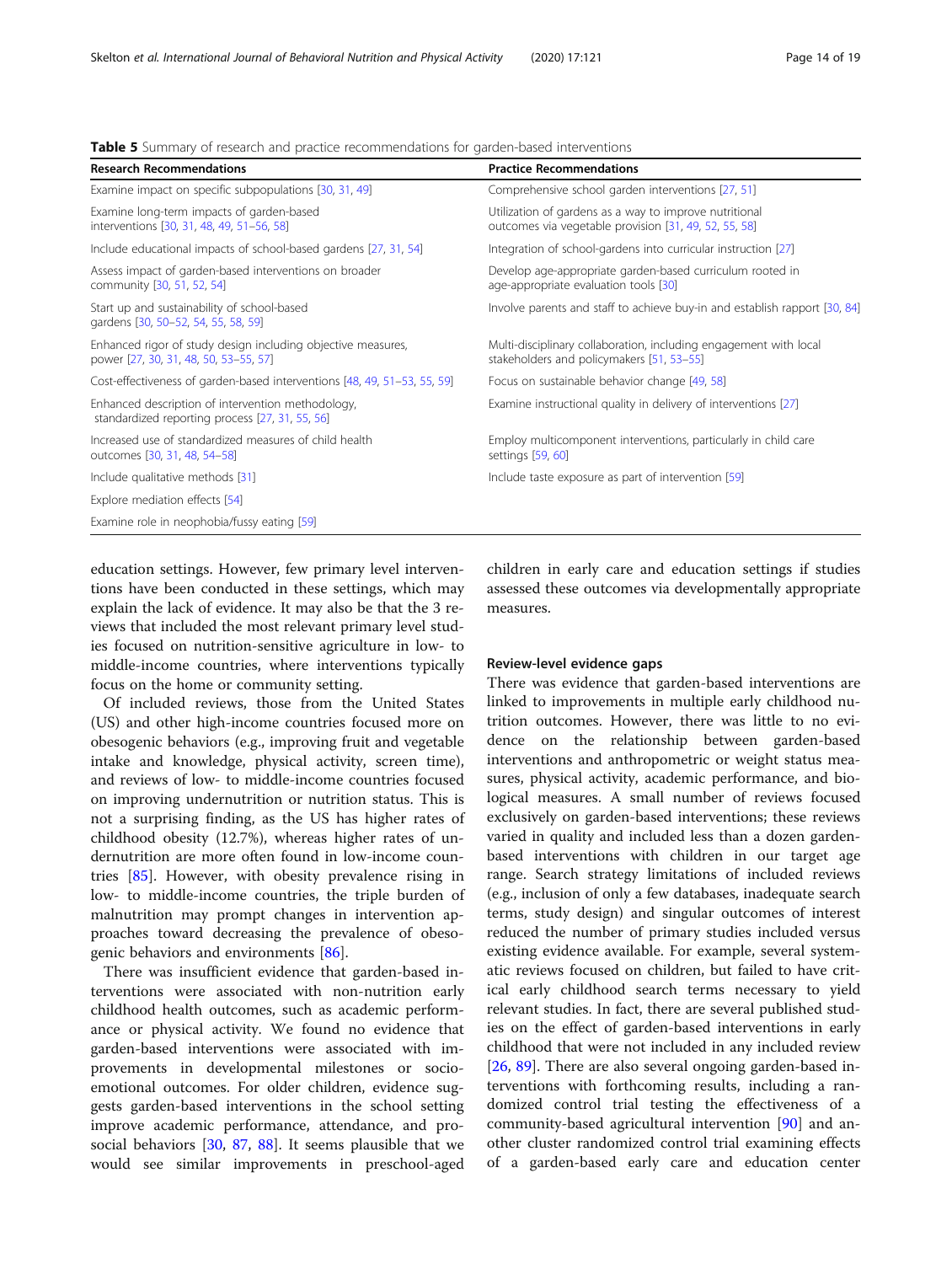intervention [[91\]](#page-18-0). These emerging results will, no doubt, contribute to this body of literature.

Although we aimed to examine and report on the components of garden-based interventions that were most effective, we were unable to do so due to limitations in available evidence. First, there was little effort done in the reviews to holistically evaluate effective intervention components. This is probably due, in part, to the array of fields which the reviews were focused and the array of interventions that were included. Therefore, a focus of future research is to determine what type of garden-based intervention components (e.g., cultivation, harvesting, nutrition education, cooking) are most effective. An additional and critical limitation of included reviews is poor quality, when rates via AMSTAR 2. For example, there were just 3 reviews with an a priori protocol specified. Additionally, many reviews did not include, either in the paper or in a supplement, a detailed search strategy or a full list of excluded studies. It is essential that systematic reviews understand the importance of rigorous reporting needed to properly assess existing evidence when undertaking evidence syntheses. Taken together, limitations of previous review create a need for a rigorous systematic review on garden-based interventions and effects on early childhood health outcomes that addresses these crucial limitations of prior systematic reviews.

#### Primary study-level evidence gaps

At a primary study level, there is a need for more convincing evidence on the holistic effects of garden-based interventions in child health promotion, particularly among young children, when interventions may have the greatest potential to impact healthy behaviors [[59,](#page-17-0) [92](#page-18-0)]. Prior systematic reviews reported that most existing studies of garden-based interventions are of poor quality and have numerous limitations. Enhanced rigor of future research in this area, particularly relating to a more robust study design, enhanced measurement of more appropriate outcomes for young children are needed. Additionally, future garden-based interventions should age, developmentally, and culturally tailored. More robust evidence would not only help to delineate any dose-response relationship, but also effectiveness and sustainability of associated benefits.

#### Design of garden-based interventions

Multiple reviews call for age- and setting-specific garden-based interventions, as there is a need to understand what interventions work for which children across settings [[31,](#page-16-0) [45,](#page-17-0) [59,](#page-17-0) [93\]](#page-18-0). There is some evidence that children who struggle in a traditional school environment benefit most from garden-based interventions [\[94](#page-18-0)], but the extent to which benefits are enhanced for children among different demographic characteristics remains unknown. Authors of future studies should consider using evidence-based curricula that are tailored to the developmental stages of the intended audience [[30](#page-16-0), [32\]](#page-16-0). A few garden-based curricula have been designed for use with young children [[14](#page-16-0), [95](#page-18-0)], one of which is "Watch Me Grow", designed specifically for implementation in early care and education settings [\[14](#page-16-0)]. There are many more garden-based curricula available for older children [[96](#page-18-0)–[98](#page-18-0)]. As these curricula have shown positive results, it seems plausible that researchers could easily tailor these curricula and interventions for use during early childhood.

#### **Measurement**

Measurement issues at a primary-study level, such as lack of standardization across the field [[56](#page-17-0)] and reliance of self-report or parental reports as a proxy for the child's food preferences and behavior [[32,](#page-16-0) [58](#page-17-0)], hindered our interpretation of evidence in this review. Multiple reviews called for improved use of validated measures across studies to allow for sophisticated meta-analysis. Standardized measures that future garden-based interventions could use in early childhood include using consistent measuring of fruit and vegetable consumption (e.g., weight vs. volume), validated and reliable scales (e.g., food preference, picky eating, social-emotional health), anthropometrics (BMI, BMI-z score), and the use of biological measures, for which collation is more straightforward [[99](#page-18-0)]. Unfortunately, garden-based interventions rarely used biological measures, which are arguably more resource and time intensive, but may produce more accurate data on health effects. Future studies should incorporate biological sampling methods, as more affordable and feasible assessments become available (e.g., skin carotenoids scans). There is convincing evidence that increasing vegetable consumption is more challenging than increasing fruit consumption, which creates a need for future studies to differentiate between the two when analyzing consumption habits [\[30](#page-16-0)]. Additionally, fruit intake is typically higher in young children, which leaves less room for improvement compared to vegetables [\[12,](#page-16-0) [30\]](#page-16-0). Lastly, several reviews mentioned that the use of parental reports as a proxy for the child can be problematic, particularly relating to use of nonvalidated parental measures or parental measures that are culturally inappropriate. Further, as there are several validated child health measures where the child is the respondent, this would be preferable over parental report, as appropriate.

Beyond standardized child health measures, another important point of consideration for future gardenbased interventions in early childhood is to include ageappropriate outcome and evaluation measures. For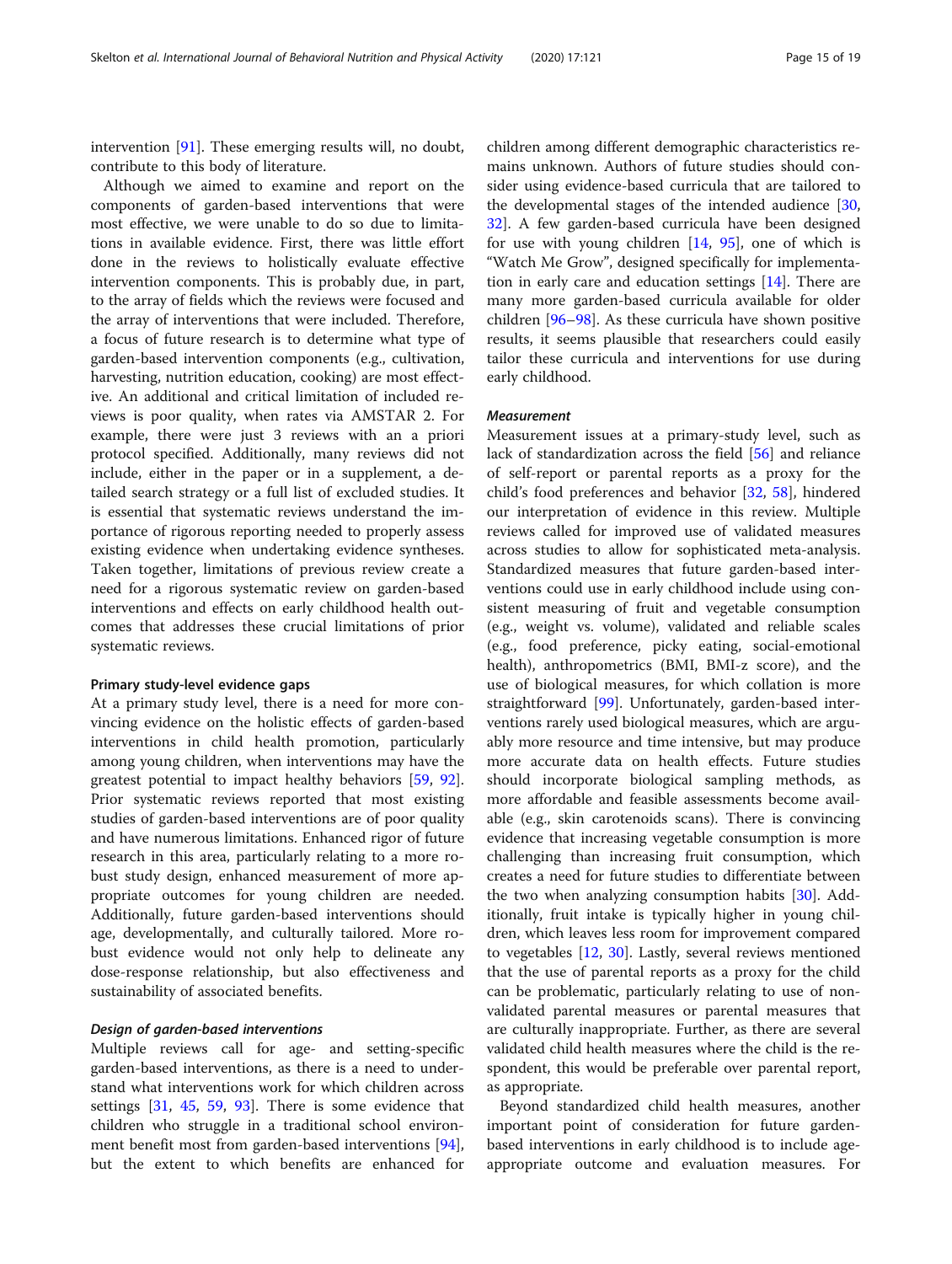<span id="page-15-0"></span>example, we did not find a single intervention examining developmental milestones or social-emotional outcomes, which would be very interesting to assess in early childhood, where there is an emphases on appropriate socialemotional development. Numerous reliable indicators of child development exist that are both age- and developmentally appropriate (e.g., World Health Organization Motor Milestones, Bayley Scales, Ages and Stages Questionnaire) [[100](#page-18-0), [101](#page-18-0)] that could be used in future studies. The Ages and Stages Questionnaire is a short, validated scale that addresses numerous child development components, including motor, cognitive, and socialemotional development) [[101\]](#page-18-0) and would be easy to integrate as an outcome.

#### Effective components of garden-based interventions

As mentioned as an evidence gap at the review level, an evidence gap at the primary-study level relates to effective intervention components. Future gardenbased interventions could examine intervention effectiveness as a part of the study aim. For example, multiple intervention groups could be formed with a combination of different strategies (e.g., cultivation, harvesting, nutrition education, cooking), enabling comparison of these strategies to the control group. This is a vital area of future research that will enable future studies to be not only more effective, but costefficient as well.

#### **Limitations**

There are limitations of this umbrella review. In effort to reduce bias into this review and increase the strength of evidence, we included only systematic reviews that underwent peer-review. In turn, these criteria excluded many potentially relevant reviews that examined gardenbased interventions in children [\[15,](#page-16-0) [19](#page-16-0), [29,](#page-16-0) [32](#page-16-0), [33,](#page-16-0) [88](#page-17-0), [102](#page-18-0), [103\]](#page-18-0). Many of the included systematic reviews were lacking in quality and due to limitations in their search strategy and overall scope. As umbrella reviews inherently rely on the accuracy and quality (e.g., appropriate design, reduced risk of biases, reporting) of included studies, this is a limitation. Incomplete reporting of the AMSTAR 2 elements in the included reviews could have resulted in a poorer quality assessment score. Included reviews often lacked an a priori protocol and a duplicated study screening and data extraction process, which may have introduced bias in their reviews. However, we utilized an a priori protocol and restricted inclusion of reviews to only systematic reviews to reduce potential biases. The date restrictions in our search strategy could have missed recently published reviews not yet indexed in databases.

#### Conclusion

We conducted an umbrella review to comprehensively summarize and critically evaluate existing systematic review level evidence of the role of garden-based interventions in early childhood health promotion. However, the full impact of garden-based interventions on early childhood health promotion and associated health outcomes cannot be determined due to limitations within available review- and primary-level evidence. Thus, it is important that this review's findings not be taken as an absence of an effect, but rather as a product of the limitations of existing evidence. A key finding of this review is that garden-based interventions were most frequently associated with improvements in nutrition-related outcomes, including improvements in nutritional status, fruit and vegetable consumption, micronutrient deficiencies, and enhanced mediators of healthy eating. Until the evidence gaps identified in this umbrella review are addressed, researchers and policymakers should focus on the utility of garden-based interventions as a tool to aid in promoting global early childhood nutrition.

#### Supplementary information

Supplementary information accompanies this paper at [https://doi.org/10.](https://doi.org/10.1186/s12966-020-01023-5) [1186/s12966-020-01023-5](https://doi.org/10.1186/s12966-020-01023-5).

Additional file 1. Search Strategy. Details search strategy of the review. Additional file 2. List of Excluded Studies. Details list of excluded studies and reason for exclusion at the full-text review level.

Additional file 3. Overlap Matrix. Details the matrix used to calculate overlap at the primary study level.

Additional file 4. PRISMA Checklist. PRISMA Checklist for Systematic Reviews.

#### Abbreviations

JBI: Joanna Briggs Institute; PRISMA: Preferred Reporting Items for Systematic Reviews and Meta-Analyses Protocols; BMI: Body Mass Index; AMSTAR: A Measurement Tool to Assess Systematic Reviews

#### Acknowledgements

We would like to thank both the authors of the Systematic reviews and the authors of the original research studies included in this review.

#### Authors' contributions

KS and SBN conceptualized this review and the associated a priori protocol. KS, CL, and DZ screened studies and performed data extraction. KS analyzed the data. KS drafted the manuscript; CL, DZ, and SBN thoughtfully edited the manuscript. All authors read and approved the final manuscript.

#### Funding

DAZ is partially supported by a grant from the National Institutes of Health T32DK062707. The funder did not have any involvement in the review, including review design and manuscript preparation.

#### Availability of data and materials

The data used and analyzed during the current study are available from the corresponding author upon reasonable request.

#### Ethics approval and consent to participate

Not applicable.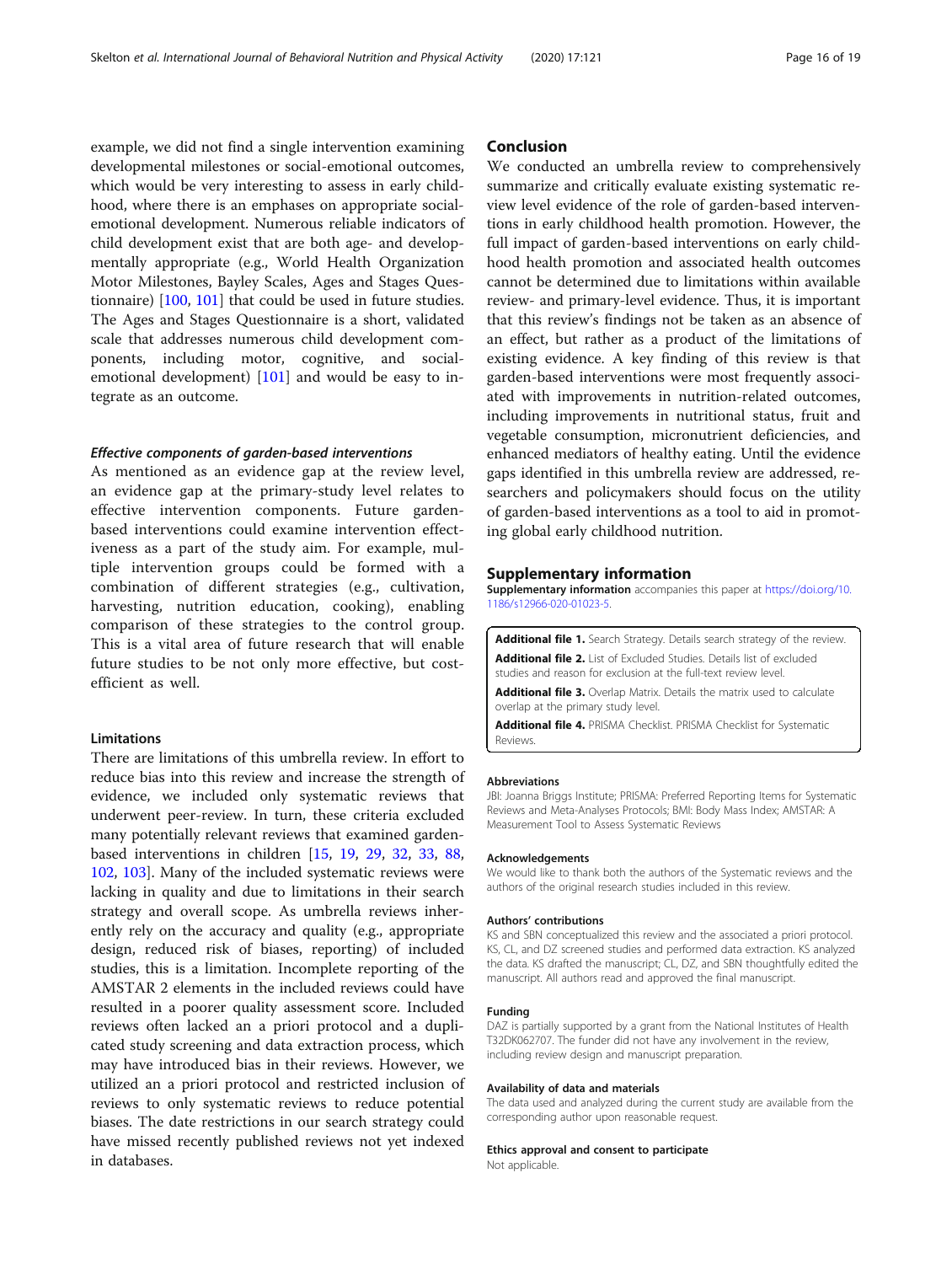#### <span id="page-16-0"></span>Consent for publication

Not applicable.

#### Competing interests

The authors declare that they have no competing interests.

Received: 18 March 2020 Accepted: 14 September 2020 Published online: 22 September 2020

#### References

- 1. Canani RB, Di Costanzo M, Leone L, Bedogni G, Brambilla P, Cianfarani S, et al. Epigenetic mechanisms elicited by nutrition in early life. Nutr Res Rev. 2011;24(2):198–205.
- 2. Hancox RJ, Milne BJ, Poulton R. Association between child and adolescent television viewing and adult health: a longitudinal birth cohort study. Lancet. 2004;364(9430):257–62.
- 3. Organization WH. Ending childhood obesity. Geneva: World Health Organization; 2016.
- 4. Reilly JJ, Martin A, Hughes AR. Early-life obesity prevention: critique of intervention trials during the first one thousand days. Curr Obes Rep. 2017; 6(2):127–33.
- 5. Demaio AR, Branca F. Decade of action on nutrition: our window to act on the double burden of malnutrition. BMJ Glob Health. 2018;3(Suppl 1): e000492.
- 6. Willumsen JF. Improving children's diets to address the double burden of malnutrition: a healthy diet is key for all. Public Health Nutr. 2019;22(17): 3187–8.
- 7. Perignon M, Fiorentino M, Kuong K, Burja K, Parker M, Sisokhom S, et al. Stunting, poor iron status and parasite infection are significant risk factors for lower cognitive performance in Cambodian school-aged children. PLoS One. 2014;9(11):e112605.
- 8. Qureshi F, Koenen KC, Tiemeier H, Williams MA, Misra S, Kubzansky LD. Childhood assets and cardiometabolic health in adolescence. Pediatrics. 2019;143(3):e20182004.
- 9. Jones RA, Hinkley T, Okely AD, Salmon J. Tracking physical activity and sedentary behavior in childhood: a systematic review. Am J Prev Med. 2013; 44(6):651–8.
- 10. Waters E, de Silva-Sanigorski A, Burford BJ, Brown T, Campbell KJ, Gao Y, et al. Interventions for preventing obesity in children. Cochrane Database Syst Rev. 2011;3:1–71.
- 11. Schwarzenberg SJ, Georgieff MK. Advocacy for improving nutrition in the first 1000 days to support childhood development and adult health. Pediatrics. 2018;141(2):e20173716.
- 12. Evans A, Ranjit N, Rutledge R, Medina JL, Jennings R, Smiley A, et al. Exposure to multiple components of a garden-based intervention for middle school students increases fruit and vegetable consumption. Health Promot Pract. 2012;13(5):608–16.
- 13. McAleese JD, Rankin LL. Garden-based nutrition education affects fruit and vegetable consumption in sixth-grade adolescents. J Am Diet Assoc. 2007; 107(4):662–5.
- 14. Namenek Brouwer R, Neelon S. Watch me grow: a garden-based pilot intervention to increase vegetable and fruit intake in preschoolers. BMC Public Health. 2013;13(363):2–6.
- 15. Robinson-O'Brien R, Story M, Heim S. Impact of garden-based youth nutrition intervention programs: a review. J Am Diet Assoc. 2009;109(2):273– 80.
- 16. Carney PA, Hamada JL, Rdesinski R, Sprager L, Nichols KR, Liu BY, et al. Impact of a community gardening project on vegetable intake, food security and family relationships: a community-based participatory research study. J Community Health. 2012;37(4):874–81.
- 17. Duncan MJ, Eyre E, Bryant E, Clarke N, Birch S, Staples V, et al. The impact of a school-based gardening intervention on intentions and behaviour related to fruit and vegetable consumption in children. J Health Psychol. 2015;20(6): 765–73.
- 18. Jaenke RL, Collins CE, Morgan PJ, Lubans DR, Saunders KL, Warren JM. The impact of a school garden and cooking program on Boys' and Girls' fruit and vegetable preferences, taste rating, and intake. Health Educ Behav. 2011;39(2):131–41.
- 19. Blair D. The child in the garden: an evaluative review of the benefits of school gardening. Program Evaluation. 2009;40(2):15–38.
- 20. Cabalda AB, Rayco-Solon P, Solon JAA, Solon FS. Home gardening is associated with Filipino preschool Children's dietary diversity. J Am Diet Assoc. 2011;111(5):711–5.
- 21. Heim S, Stang J, Ireland M. A garden pilot project enhances fruit and vegetable consumption among children. J Am Diet Assoc. 2009;109(7): 1220–6.
- 22. Gatto NM, Martinez LC, Spruijt-Metz D, Davis JN. LA sprouts randomized controlled nutrition, cooking and gardening programme reduces obesity and metabolic risk in Hispanic/Latino youth. Pediatr Obes. 2017;12(1):28–37.
- 23. Flick KM. The application of a horticultural therapy program for preschool children with autism Spectrum disorder. J Ther Horticulture. 2012;22(1):38–45.
- 24. Faber M, Phungula MA, Venter SL, Dhansay MA, Benadé AS. Home gardens focusing on the production of yellow and dark-green leafy vegetables increase the serum retinol concentrations of 2–5-y-old children in South Africa. Am J Clin Nutr. 2002;76(5):1048–54.
- 25. Osei A, Pandey P, Nielsen J, Pries A, Spiro D, Davis D, et al. Combining home garden, poultry, and nutrition education program targeted to families with young children improved anemia among children and anemia and underweight among nonpregnant women in Nepal. Food Nutr Bull. 2017; 38(1):49–64.
- 26. Lee RE, Parker NH, Soltero EG, Ledoux TA, Mama SK, McNeill L. Sustainability via active garden education (SAGE): results from two feasibility pilot studies. BMC Public Health. 2017;17(1):242.
- 27. Berezowitz C, Bontrager Yoder A, Schoeller D. School gardens enhance academic performance and dietary outcomes in children. J Sch Health. 2015;85(8):508–18.
- 28. Soga M, Gaston KJ, Yamaura Y. Gardening is beneficial for health: a metaanalysis. Prev Med Rep. 2017;5:92–9.
- 29. Dickey KJ. One seed at a time: how an Urban Community gardening program promotes Prosocial development in youth; 2019.
- 30. Savoie-Roskos MR, Wengreen H, Durward C. Increasing fruit and vegetable intake among children and youth through gardening-based interventions: a systematic review. J Acad Nutr Diet. 2017;117(2):240–50.
- 31. Ohly H, Gentry S, Wigglesworth R, Bethel A, Lovell R, Garside R. A systematic review of the health and well-being impacts of school gardening: synthesis of quantitative and qualitative evidence. BMC Public Health. 2016;16:286.
- 32. Hoffman JA, Schmidt EM, Wirth C, Johnson S, Sobell SA, Pelissier K, et al. Farm to preschool: the state of the research literature and a snapshot of national practice. J Hunger Environmen Nutr. 2017;12(4):443–65.
- 33. Ozer EJ. The effects of school gardens on students and schools: conceptualization and considerations for maximizing healthy development. Health Educ Behav. 2007;34(6):846–63.
- 34. McCormick R. Does access to green space impact the mental well-being of children: a systematic review. J Pediatr Nurs. 2017;37:3–7.
- 35. Aromataris E, Fernandez RS, Godfrey C, Holly C, Khalil H, Tungpunkom P. Methodology for JBI umbrella reviews; 2014.
- 36. Cumpston M, Li T, Page MJ, Chandler J, Welch VA, Higgins JP, et al. Updated guidance for trusted systematic reviews: a new edition of the Cochrane handbook for systematic reviews of interventions. Cochrane Database Syst Rev. 2019;3(10):ED000142.
- 37. Skelton K, Herbert A, Benjamin-Neelon SE. Garden-based interventions and early childhood health: a protocol for an umbrella review. Syst Rev. 2019; 8(1):1–8.
- 38. Moher D, Liberati A, Tetzlaff J, Altman DG. Preferred reporting items for systematic reviews and meta-analyses: the PRISMA statement. Ann Intern Med. 2009;151(4):264–9.
- 39. Innovation VH. Covidence systematic review software. Melbourne: Veritas Health Innovation Melbourne, VIC; 2017.
- 40. Hoffman JA, Agrawal T, Wirth C, Watts C, Adeduntan G, Myles L, et al. Farm to family: increasing access to affordable fruits and vegetables among urban head start families. J Hunger Environ Nutr. 2012;7(2–3):165–77.
- 41. Aromataris E, Fernandez R, Godfrey CM, Holly C, Khalil H, Tungpunkom P. Summarizing systematic reviews: methodological development, conduct and reporting of an umbrella review approach. Int J Evid Based Healthc. 2015;13(3):132–40.
- 42. Moher D, Shamseer L, Clarke M, Ghersi D, Liberati A, Petticrew M, et al. Preferred reporting items for systematic review and meta-analysis protocols (PRISMA-P) 2015 statement. Syst Rev. 2015;4(1):1.
- 43. Shea BJ, Reeves BC, Wells G, Thuku M, Hamel C, Moran J, et al. AMSTAR 2: a critical appraisal tool for systematic reviews that include randomised or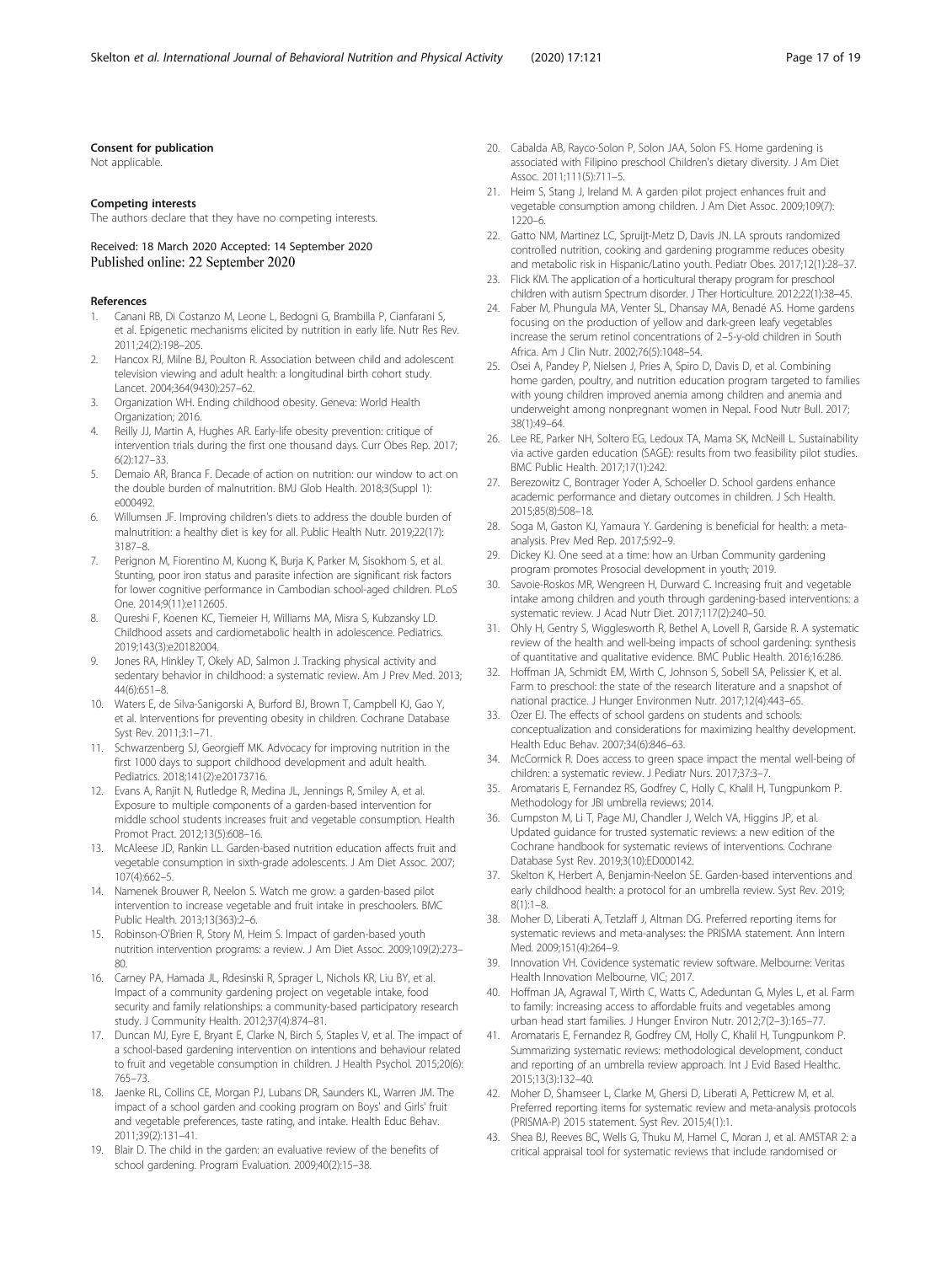<span id="page-17-0"></span>non-randomised studies of healthcare interventions, or both. BMJ. 2017;358: j4008.

- 44. Shea BJ, Grimshaw JM, Wells GA, Boers M, Andersson N, Hamel C, et al. Development of AMSTAR: a measurement tool to assess the methodological quality of systematic reviews. BMC Med Res Methodol. 2007;7(1):10.
- 45. Hodder RK, O'Brien KM, Stacey FG, Wyse RJ, Clinton-McHarg T, Tzelepis F, et al. Interventions for increasing fruit and vegetable consumption in children aged five years and under. Cochrane Database Syst Rev. 2018;5: CD008552.
- 46. Hodder RK, Stacey FG, Wyse RJ, O'Brien KM, Clinton-McHarg T, Tzelepis F, et al. Interventions for increasing fruit and vegetable consumption in children aged five years and under. Cochrane Database Syst Rev. 2017;9: CD008552.
- 47. Wolfenden L, Wyse RJ, Britton BI, Campbell KJ, Hodder RK, Stacey FG, et al. Interventions for increasing fruit and vegetable consumption in children aged 5 years and under. Cochrane Database Syst Rev. 2012;11:CD008552.
- 48. Hodder RK, O'Brien KM, Tzelepis F, Wyse RJ, Wolfenden L, et al. Interventions for increasing fruit and vegetable consumption in children aged five years and under. Cochrane Database Syst Rev. 2019;(5):1–150.
- 49. Appleton KM, Hemingway A, Saulais L, Dinnella C, Monteleone E, Depezay L, et al. Increasing vegetable intakes: rationale and systematic review of published interventions. Eur J Nutr. 2016;55(3):869–96.
- 50. Beets MW, Beighle A, Erwin HE, Huberty JL. After-school program impact on physical activity and fitness: a meta-analysis. Am J Prev Med. 2009;36(6):527– 37.
- 51. Berti PR, Krasevec J, FitzGerald S. A review of the effectiveness of agriculture interventions in improving nutrition outcomes. Public Health Nutr. 2004;7(5): 599–609.
- 52. Bhutta ZA, Ahmed T, Black RE, Cousens S, Dewey K, Giugliani E, et al. What works? Interventions for maternal and child undernutrition and survival. Lancet. 2008;371(9610):417–40.
- 53. Bird FA, Pradhan A, Bhavani R, Dangour AD. Interventions in agriculture for nutrition outcomes: a systematic review focused on South Asia. Food Policy. 2019;82:39–49.
- 54. Davis JN, Spaniol MR, Somerset S. Sustenance and sustainability: maximizing the impact of school gardens on health outcomes. Public Health Nutr. 2015; 18(13):2358–67.
- 55. Hendrie GA, Lease HJ, Bowen J, Baird DL, Cox DN. Strategies to increase children's vegetable intake in home and community settings: a systematic review of literature. Matern Child Nutr. 2017;13(1):e12276.
- 56. Langelloto G, Gupta A. Gardening increases vegetable consumption in school-aged children: a meta-analytical synthesis. HortTechnology. 2012; 22(4):430–45.
- 57. Masset E, Haddad L, Cornelius A, Isaza-Castro J. Effectiveness of agricultural interventions that aim to improve nutritional status of children: systematic review. BMJ. 2012;344:d8222.
- 58. Mikkelsen M, Husby S, Skov L, Perez-Cueto F. A systematic review of types of healthy eating interventions in preschools. Nutr J. 2014;13(56):1–19.
- 59. Nekitsing C, Blundell-Birtill P, Cockroft JE, Hetherington MM. Systematic review and meta-analysis of strategies to increase vegetable consumption in preschool children aged 2-5 years. Appetite. 2018;127:138–54.
- 60. Sisson SB, Krampe M, Anundson K, Castle S. Obesity prevention and obesogenic behavior interventions in child care: a systematic review. Prev Med. 2016;87:57–69.
- 61. Pieper D, Antoine S-L, Mathes T, Neugebauer EAM, Eikermann M. Systematic review finds overlapping reviews were not mentioned in every other overview. J Clin Epidemiol. 2014;67(4):368–75.
- 62. Castro DC, Samuels M, Harman AE. Growing healthy kids: a community garden-based obesity prevention program. Am J Prev Med. 2013;44(3 Suppl 3):S193–9.
- 63. Meinen A, Friese B, Wright W, Carrel A. Youth gardens increase healthy behaviors in young children. J Hunger Environ Nutr. 2012;7(2–3):192–204.
- 64. Birdi TJ, Shah SU. Implementing perennial kitchen garden model to improve diet diversity in Melghat, India. Global J Health Sci. 2016;8(4):10.
- 65. Wright W, Rowell L. Examining the effect of gardening on vegetable consumption among youth in kindergarten through fifth grade. WMJ. 2010; 109(3):125.
- 66. Hermann JR, Parker SP, Brown BJ, Siewe YJ, Denney BA, Walker SJ. Afterschool gardening improves children's reported vegetable intake and physical activity. J Nutr Educ Behav. 2006;38(3):201–2.
- 67. Marsh R. Building on traditional gardening to improve household food security. Food Nutr Agric. 1998:4–14.
- 68. English R, Badcock J, Giay T, Ngu T, Waters A, Bennett S. Effect of nutrition improvement project on morbidity from infectious diseases in preschool children in Vietnam: comparison with control commune. BMJ. 1997; 315(7116):1122–5.
- 69. Phillips M, Sanghvi T, Suárez R, McKigney J, Fiedler J. The costs and effectiveness of three vitamin a interventions in Guatemala. Soc Sci Med. 1996;42(12):1661–8.
- 70. Brun T, Geissler C, Kennedy E. The impact of agricultural projects on food, nutrition and health. World Rev Nutr Diet. 1991;65:99.
- 71. Chang Y, Zhai F, Li W, Ge K, Jin D, De Onis M. Nutritional status of preschool children in poor rural areas of China. Bull World Health Organ. 1994;72(1):105.
- 72. Malekafzali H. Community-based nutritional intervention for reducing malnutrition among children under 5 years of age in the Islamic Republic of Iran. East Mediterr Health J. 2000;6(2–3):238–45.
- 73. Khamhoung K, Bodhisane N, Pathammavong C, Ouenvilay S, Senthavisouk B, Pongpaew P, et al. Nutritional status of pre-school children and women in selected villages in the Suvannakhet Province, Lao PDR--an intervention trial. Southeast Asian J Trop Med Public Health. 2000;31:63–74.
- 74. Laurie SM, Faber M. Integrated community-based growth monitoring and vegetable gardens focusing on crops rich in β-carotene: project evaluation in a rural community in the eastern cape, South Africa. J Sci Food Agric. 2008;88(12):2093–101.
- 75. Makhotla L, Hendriks S. Do home gardens improve the nutrition of rural pre-schoolers in Lesotho? Dev South Afr. 2004;21(3):575–81.
- 76. Schipani S, van der Haar F, Sinawat S, Maleevong K. Dietary intake and nutritional status of young children in families practicing mixed home gardening in Northeast Thailand. Food Nutr Bull. 2002;23(2):175–80.
- 77. Olney DK, Talukder A, Iannotti LL, Ruel MT, Quinn V. Assessing impact and impact pathways of a homestead food production program on household and child nutrition in Cambodia. Food Nutr Bull. 2009;30(4):355–69.
- 78. Sirikulchayanonta C, Iedsee K, Shuaytong P, Srisorrachatr S. Using food experience, multimedia and role models for promoting fruit and vegetable consumption in Bangkok kindergarten children. Nutr Diet. 2010;67(2):97– 101.
- 79. De Bock F, Breitenstein L, Fischer JE. Positive impact of a pre-school-based nutritional intervention on children's fruit and vegetable intake: results of a cluster-randomized trial. Public Health Nutr. 2012;15(3):466–75.
- 80. Adams J, Zask A, Dietrich U. Tooty fruity vegie in preschools: an obesity prevention intervention in preschools targeting children's movement skills and eating behaviours. Health Prom J Aust. 2009;20(2):112–9.
- 81. Farfan-Ramirez L, Diemoz L, Gong EJ, Lagura MA. Curriculum intervention in preschool children: nutrition matters! J Nutr Educ Behav. 2011;43(4):S162–S5.
- 82. Smitasiri S, Sa-ngobwarchar K, Kongpunya P, Subsuwan C, Banjong O, Chitchumroonechokchai C, et al. Sustaining behavioural change to enhance micronutrient status through community-and women-based interventions in north-East Thailand: vitamin a. Food Nutr Bull. 1999;20(2):243–51.
- 83. Davis KL, Brann LS. Examining the benefits and barriers of instructional gardening programs to increase fruit and vegetable intake among preschool-age children. J Environ Public Health. 2017;2017.
- 84. Sisson S, Kiger A, Anundson K, Rasbold A, Krampe M, Campbell J, et al. Differences in preschool-age children's dietary intake between meals consumed at childcare and at home. Prev Med Rep. 2017;6:33–7.
- 85. Collaborators GO. Health effects of overweight and obesity in 195 countries over 25 years. N Engl J Med. 2017;377(1):13–27.
- 86. Popkin BM, Corvalan C, Grummer-Strawn LM. Double burden of malnutrition 1 dynamics of the double burden of malnutrition and the changing nutrition reality; 2019.
- 87. Delgado-Noguera M, Tort S, Martínez-Zapata MJ, Bonfill X. Primary school interventions to promote fruit and vegetable consumption: a systematic review and meta-analysis. Prev Med. 2011;53(1–2):3–9.
- 88. Draper C, Freedman D. Review and analysis of the benefits, purposes, and motivations associated with community gardening in the United States. J Community Pract. 2010;18(4):458–92.
- 89. Sharma SV, Hedberg AM, Skala KA, Chuang R-J, Lewis T. Feasibility and acceptability of a gardening-based nutrition education program in preschoolers from low-income, minority populations. J Early Child Res. 2015; 13(1):93–110.